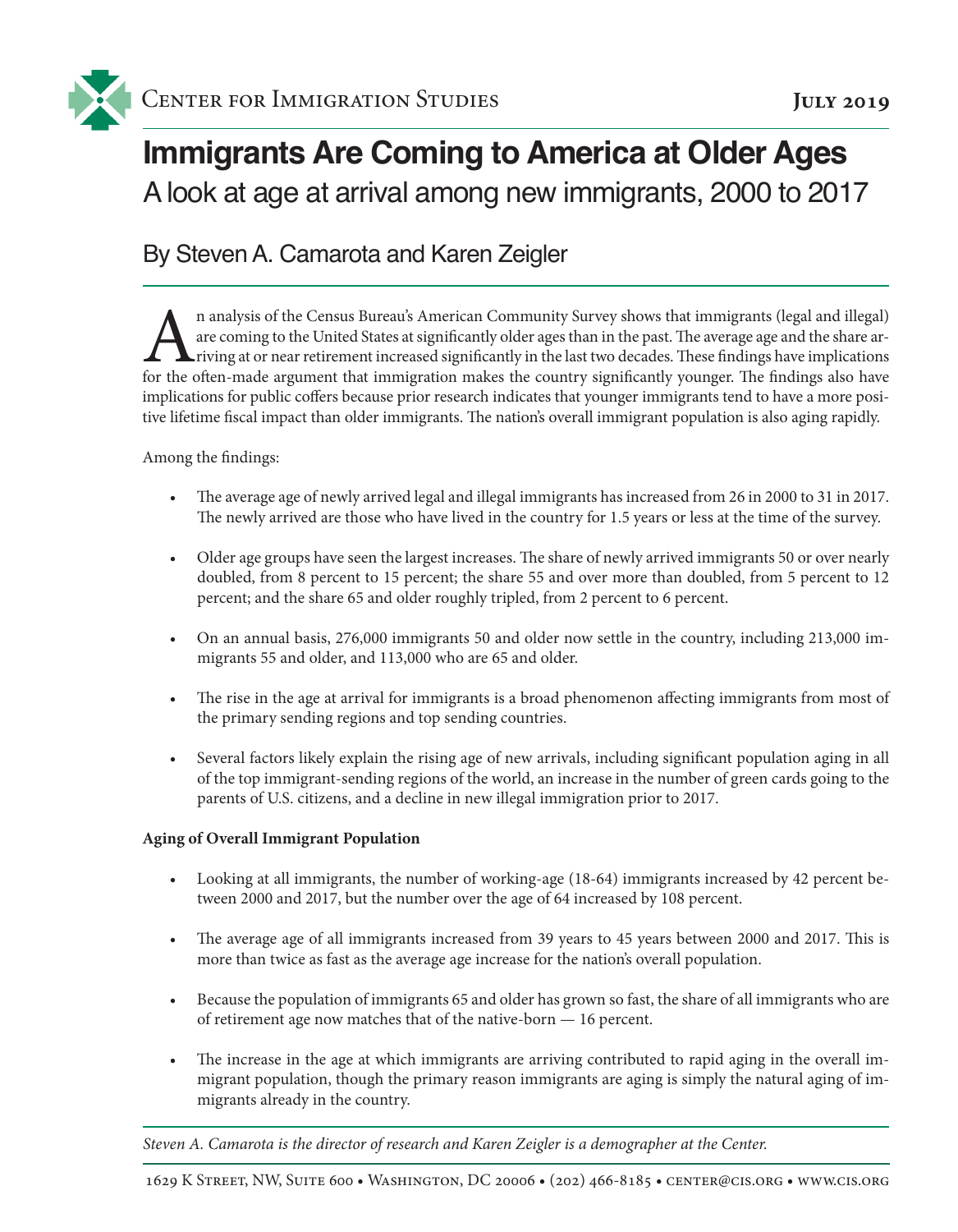## Introduction

Traditionally, one of the benefits of immigration is that new arrivals generally come at young ages, helping to offset population aging in advanced industrial democracies like the United States, which have high life expectancies and low fertility. The question of how much immigration slows population aging in receiving countries has been well studied by demographers for some time, and the research shows that immigration to low-fertility countries like the United States does slow aging, but only modestly.<sup>1</sup> This analysis finds that even that modest impact is likely becoming smaller as the age of new immigrants has risen significantly in the last two decades.

To measure the age of new arrivals, we use the public-use files of the American Community Survey (ACS) collected by the Census Bureau, which asks all respondents the year they came to the United States to live. New arrivals are defined as those who came to the United States in the calendar year prior to the year of the survey or in the year of the survey. Since the ACS represents the population on July 1 of each year, new immigrants are those who have lived in the country no more than 1.5 years. Alternative definitions of new arrivals also show significant population aging. We use the terms "new immigrants", "newly arrived immigrants", and "new arrivals" synonymously in this report to describe these newcomers. The ACS includes both legal and illegal immigrants, referred to as "foreign-born" by the Census Bureau.<sup>2</sup> Our analysis shows that there has been a marked increase in the age at which immigrants arrive in the United States. We also find that the overall immigrant population, not just new arrivals, is aging rapidly.

## Age at Arrival

**Arriving Immigrants Are Much Older.** Figure 1 shows the dramatic increase in the age of newly arrived immigrants. The average age at arrival was more than five years older in 2017 than it was in 2000 — 25.7 vs. 30.9 years. The figure shows that older age groups have seen the largest increases. The share of newly arrived immigrants who are over the age of 50 roughly doubled, from 8 percent to 15 percent between 2000 and 2017; and the share 65 and older nearly tripled, from 2 percent to 6 percent. While we focus on those immigrants who have lived in the country for 1.5 years or less at the time of the survey, other definitions of "new arrivals" also show the same increase in age.<sup>3</sup> Figure 2 shows that the share of new immigrants arriving in the older age cohorts has increased the most since 2000. As older age groups make up a larger share of new arrivals, the shares in the younger age groups have declined significantly. Figure 3 shows the very large decline in the share of new immigrants who are coming to the United States under the age of 30. The share under age 30 has fallen from roughly twothirds to about half.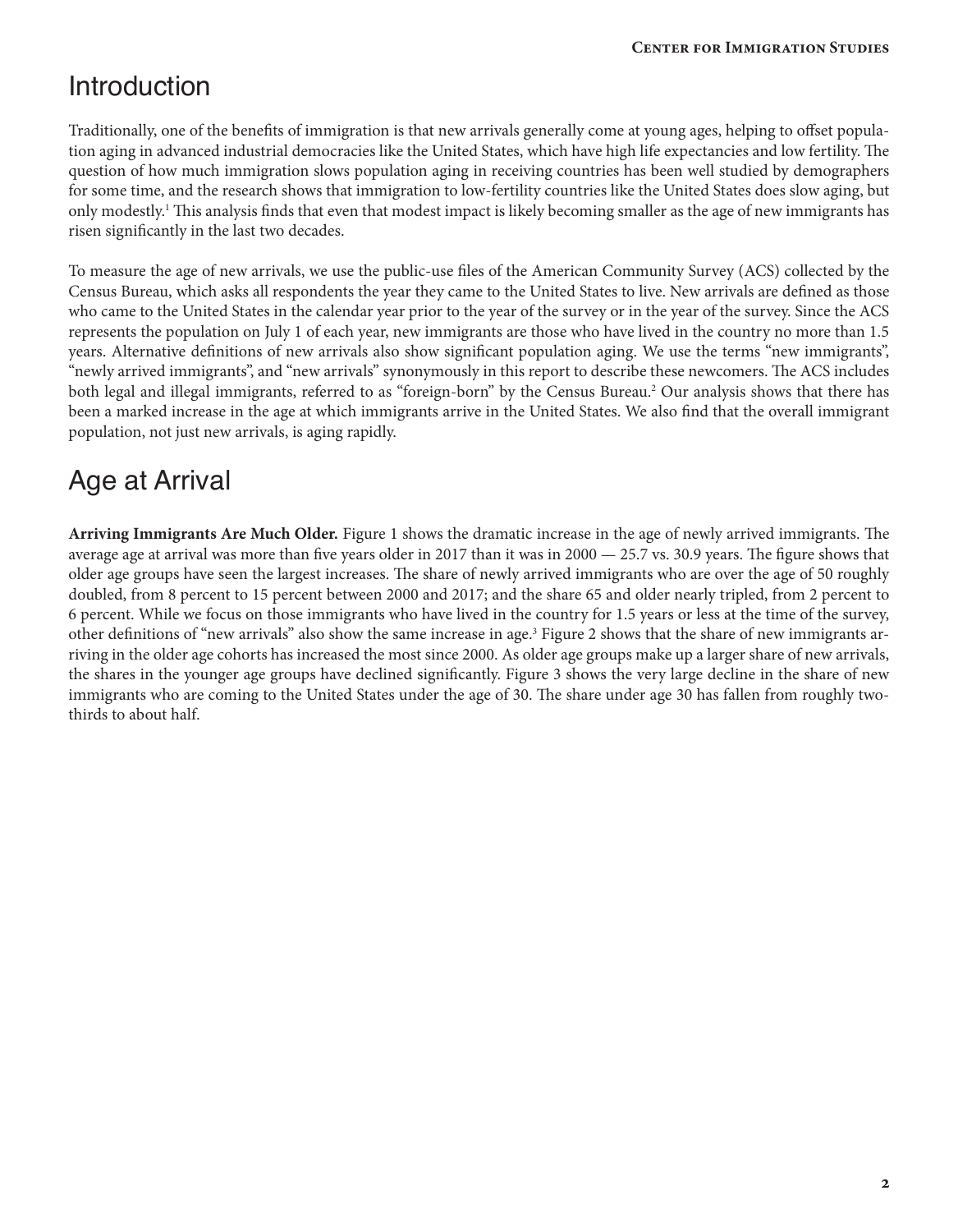

\*Immigrants who have lived in the United States for 1.5 years or less at the time of the survey.



\*Immigrants who have lived in the United States for 1.5 years or less at the time of the survey.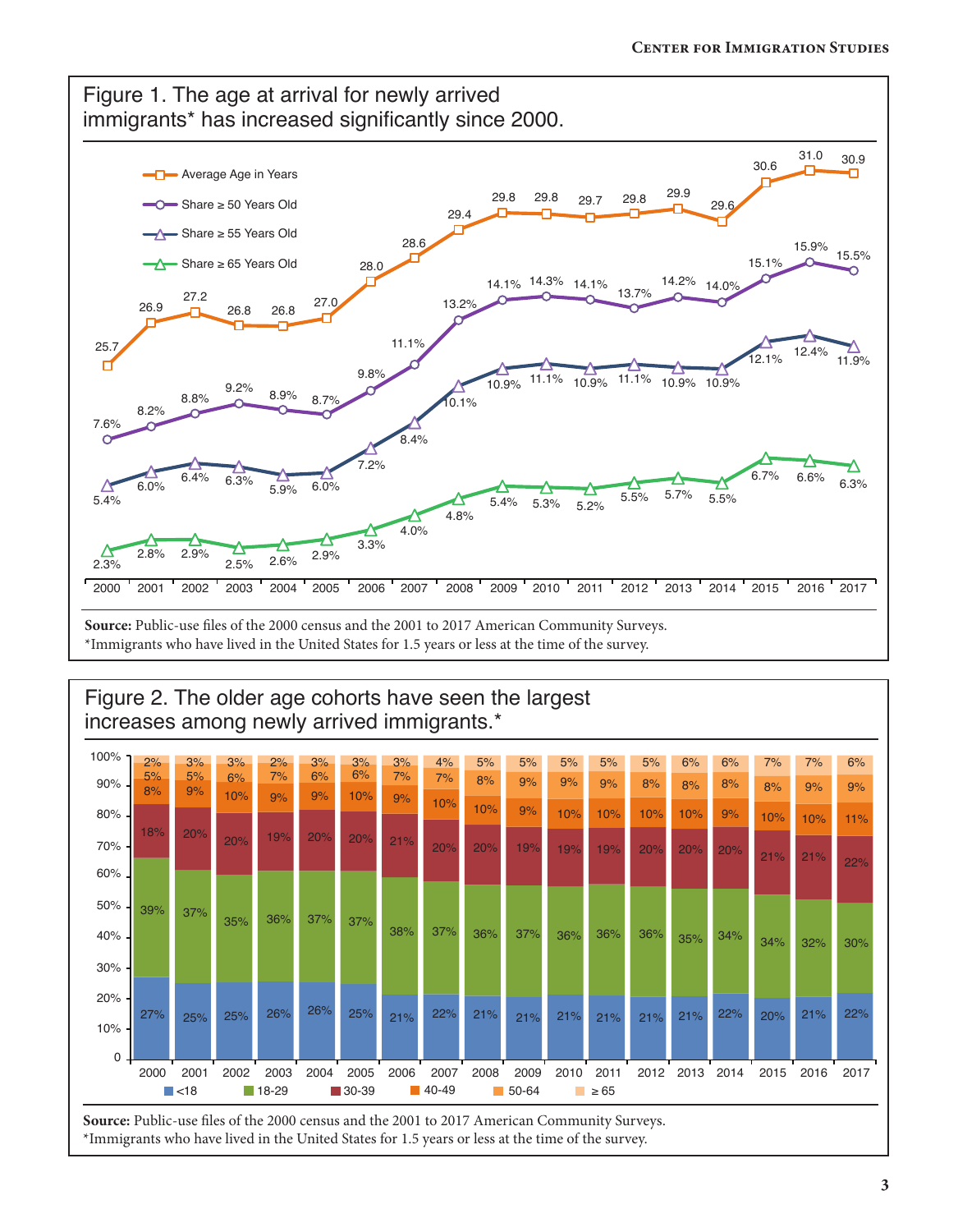

**The Working-Age Share.** Figure 4 examines the share of new immigrants who are of working-age (defined as 16 to 64). The share has held roughly steady, with some decline in the most recent years. However, even among the working-age there has been a 3.5-year increase in the average age. This is a larger decline than it may seem because the average age only reflects the age distribution of those ages 16 to 64. Averages are often heavily impacted by those on the tails of the distribution — the young and old. In Figure 4, new arrivals under age 16 and over 64 are excluded, yet there is still a significant increase in the average age. As we have seen, more working-age immigrants are coming in their 30s, 40s, 50s, and 60s than was true in the past and this explains the results in Figure 4.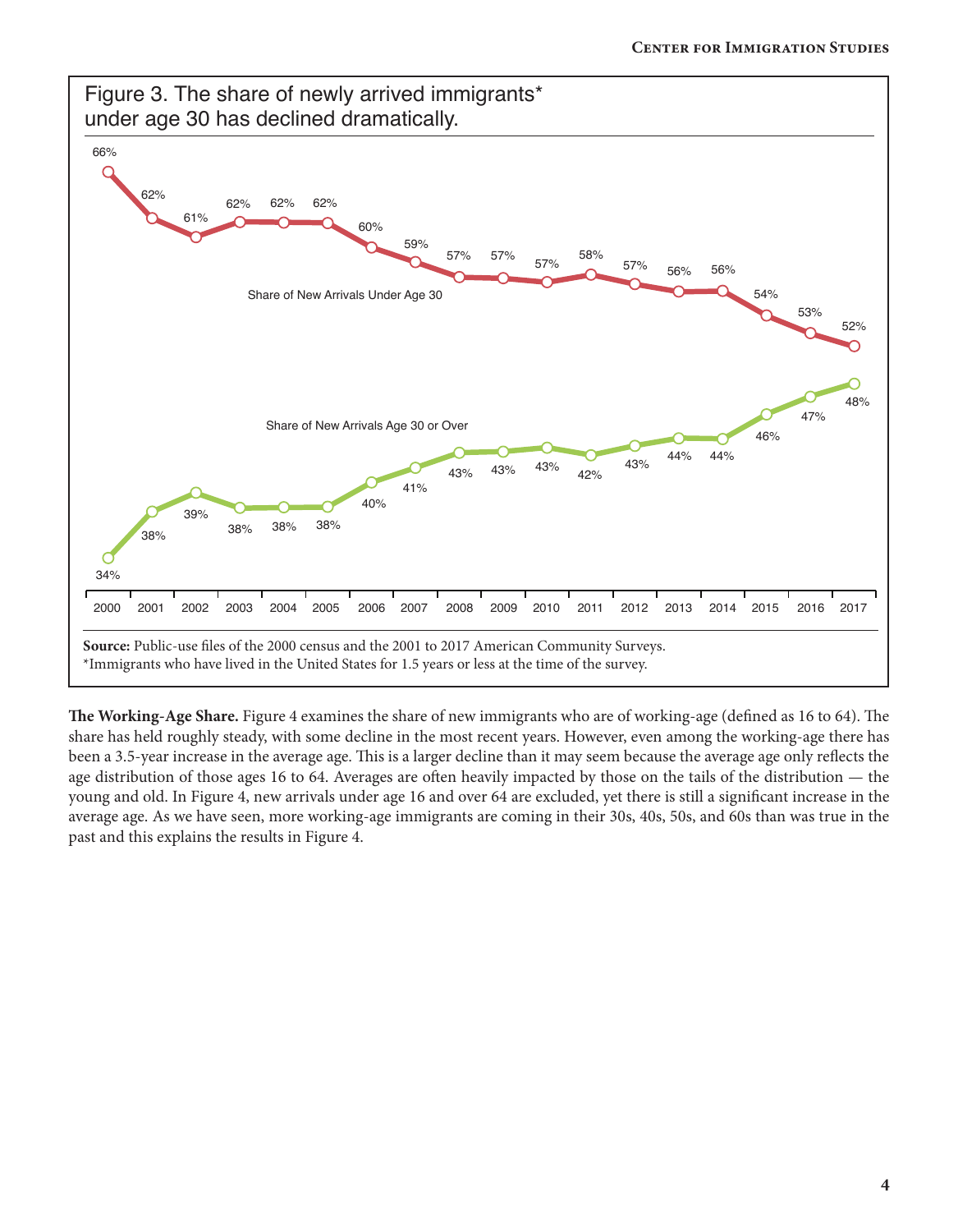

**Number of Older Immigrants.** The level of immigration has fluctuated in the last two decades. As the Center for Immigration Studies has reported in prior studies, the number of immigrants fell immediately after the Great Recession and has since increased significantly. The increase in the level of new immigration coupled with an increase in the share that is older means that the number of immigrants arriving at older ages has increased significantly. Figure 5 shows this numerical increase. On an annualized basis, 276,000 immigrants 50 and older now settle in the country each year, as do 213,000 aged 55 and older and 113,000 aged 65 and older.<sup>4</sup> The fact that more than a quarter-million older immigrants are now settling in the country each year and over 100,000 are at the age traditionally associated with retirement is certainly a striking finding.



**5**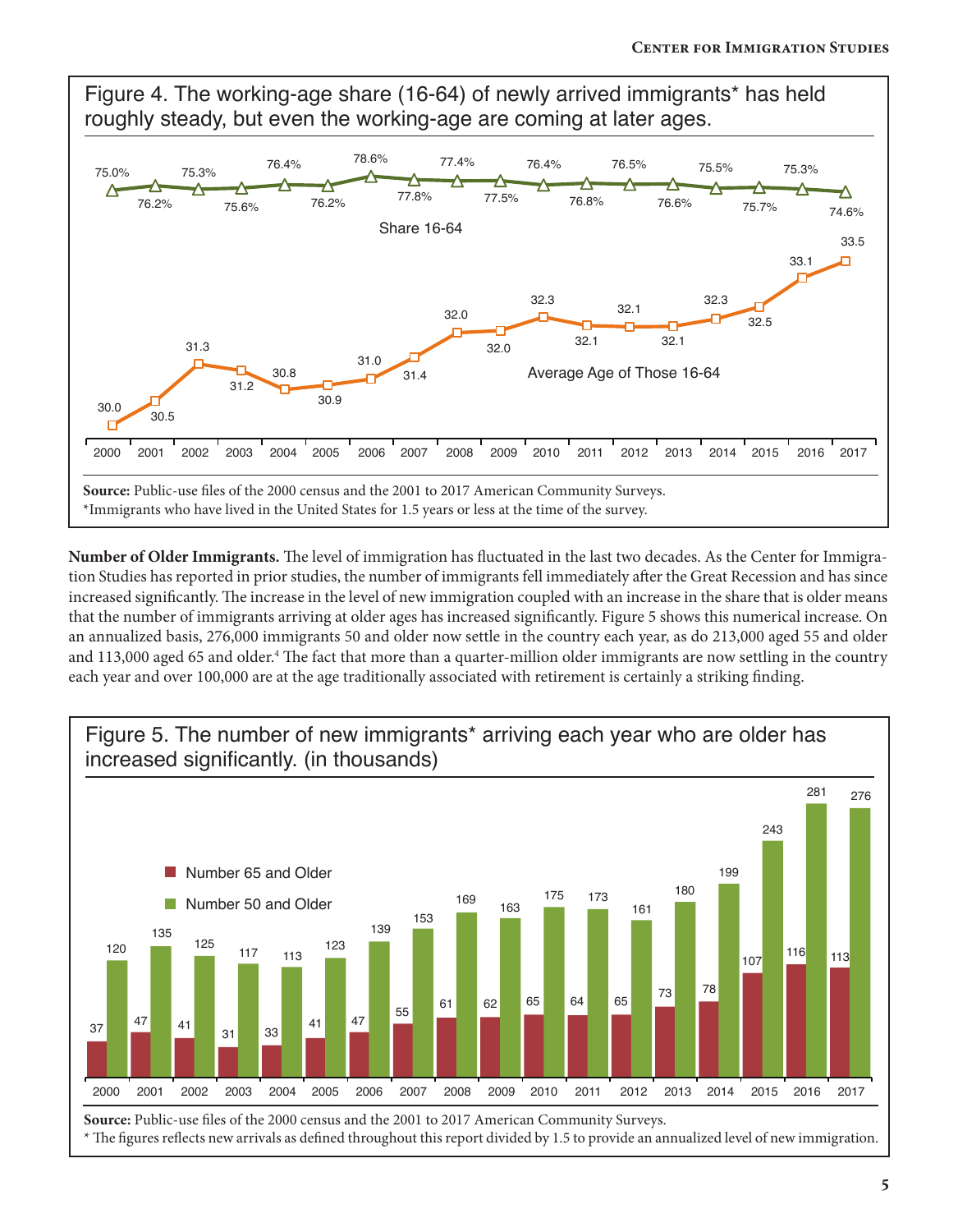**Rise in Age Is a Broad Phenomenon.** Figure 6 reports the average age for immigrants by sending region.<sup>5</sup> The figure shows that the increase in the average age of new immigrants from 2000 to 2017 was statistically significant for East Asia, Europe, South Asia, Mexico, and the rest of Latin America. Those regions alone account for 82 percent of new arrivals. Appendix Table A2 reports figures for the average age and share over 50 for each region for new arrivals. Table A3 shows the same information for the top-three sending countries of Mexico, China, and India. (Sample size issues make it more difficult to examine new arrivals from other individual countries that send fewer immigrants than these three countries.) Figure 6 and Tables A2 and A3 indicate that the rise in the age of immigrants is broad, impacting new immigrants from the top sending regions. This means the factors causing the increase in the age at arrival are widespread and not simply confined to immigrants from one part of the world.



figures can be found in Table A2.

<sup>2</sup> Statistically significant change between 2000 and 2017, p<.1

See end note 5 for countries included in each region. 

**Longer-Term Comparisons.** The public-use ACS and the 2000 census files provide single year of arrival data going back to 2000. Prior to 2000, single-year-of-arrival information does not exist in Census Bureau data. The 1990, 1980, and 1970 censuses, for example, all grouped year-of-arrival responses into multi-year cohorts, so data on recent immigrants is not available in the same way before 2000 as it is after 2000. However, it is possible to re-code the data after 2000 to match the 1990 census, which grouped arrival for the census year and the three years prior (1987 to 1990). The 1980 census used a different coding scheme. Figure 7 reports data from 1990 and from later years using a consistent definition of new arrivals. It shows that the age of recent arrivals, defined as those who arrived in the three years prior to the survey or census year, is similar in 1990 and 2000, whereas after 2000 there was a large increase. Whatever factors caused the age at arrival of new immigrants to increase, it seems to be a post-2000 phenomenon.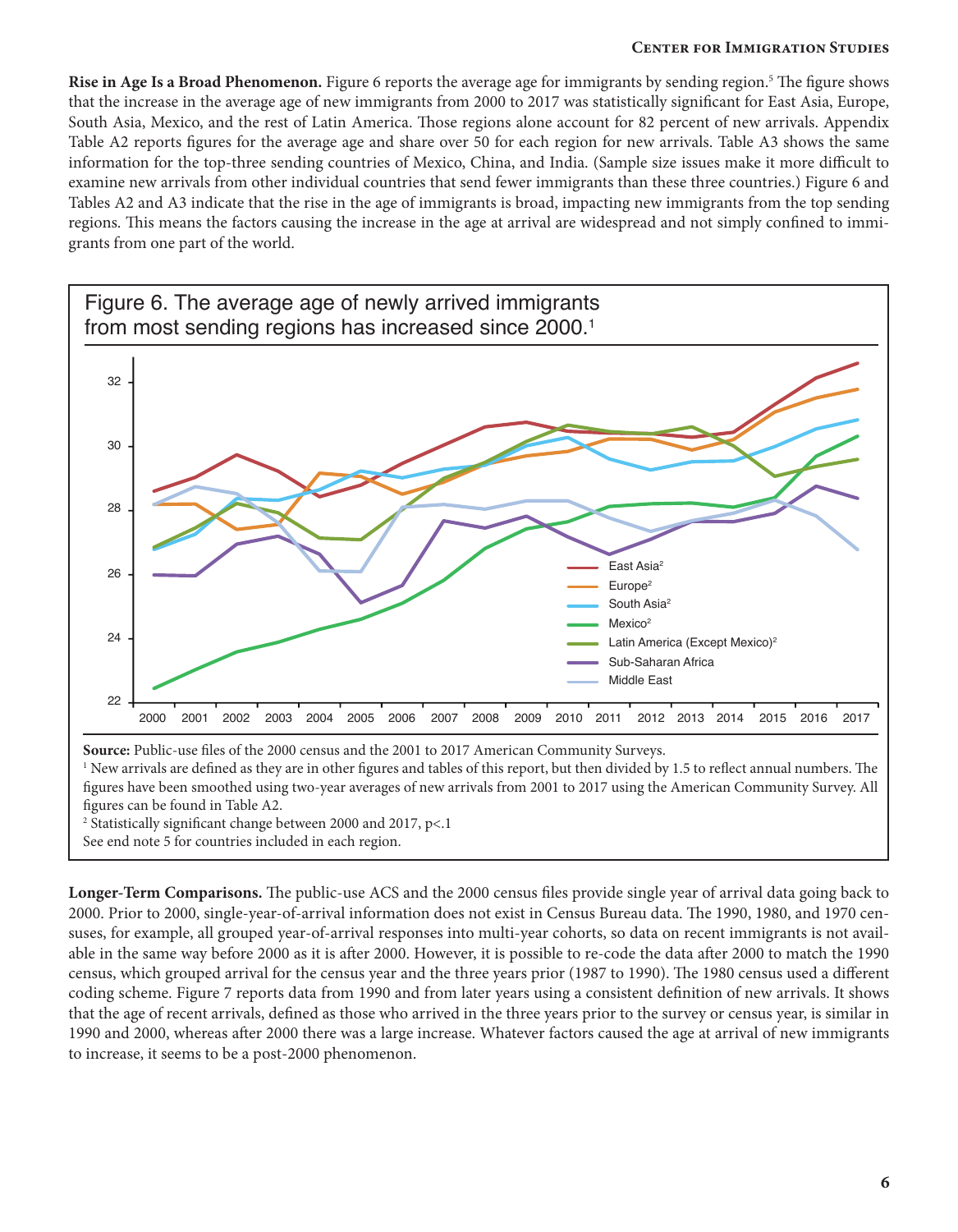

## Causes of Increased Age at Arrival

**Aging in Sending Countries.** Several factors likely caused the decline in the youthfulness of new immigrants. One is the general aging in all of the primary sending regions and countries. Almost every country in the world has experienced a significant decline in fertility and a rise in life expectancy, referred to by demographers as the demographic transition. This trend maybe more pronounced in Europe, the United States, and parts of East Asia, but as the UN has reported, the demographic transition has caused virtually all countries in the world to experience significant population aging. Further, this increase is expected to continue for the foreseeable future throughout the world. This is certainly true in all of the areas that send the most immigrants to the United States, including Asia and Latin America.<sup>6</sup> Older populations in sending countries are very likely to impact the age at which people come to the United States. It is worth adding that the aging of the world's population makes it unlikely that the youthfulness of immigrants to the United States will return to the level in 2000, even if there are some fluctuations in the age at arrival in the future.

**More Parents Getting Green Cards.** Family relationships are the primary way persons obtain legal permanent residence. This is the so-called "green card". Under current law, American citizens may sponsor their parents overseas for green cards without numerical limit. While legal immigrants typically wait five years before applying for citizenship, between 2000 and 2017 12.5 million people naturalized.7 This reflects the cumulative effect of several decades of high legal immigration. The number of naturalized citizens increased from 12.5 million in 2000 to 22 million in 2017. Some 95 percent of these individuals were 21 and older in 2017 and so potentially could sponsor a parent overseas.<sup>8</sup> This means there is an ever-larger pool of people in the United States who can sponsor a parent or parents overseas.

Adult children sponsoring a parent typically came to the United States as adults. If they came as children, more often than not they came with their father or mother and so their parents typically do not need green cards. Because those in the parent category are sponsored by an adult child, the parents are almost always in their late 40s or older when they get their green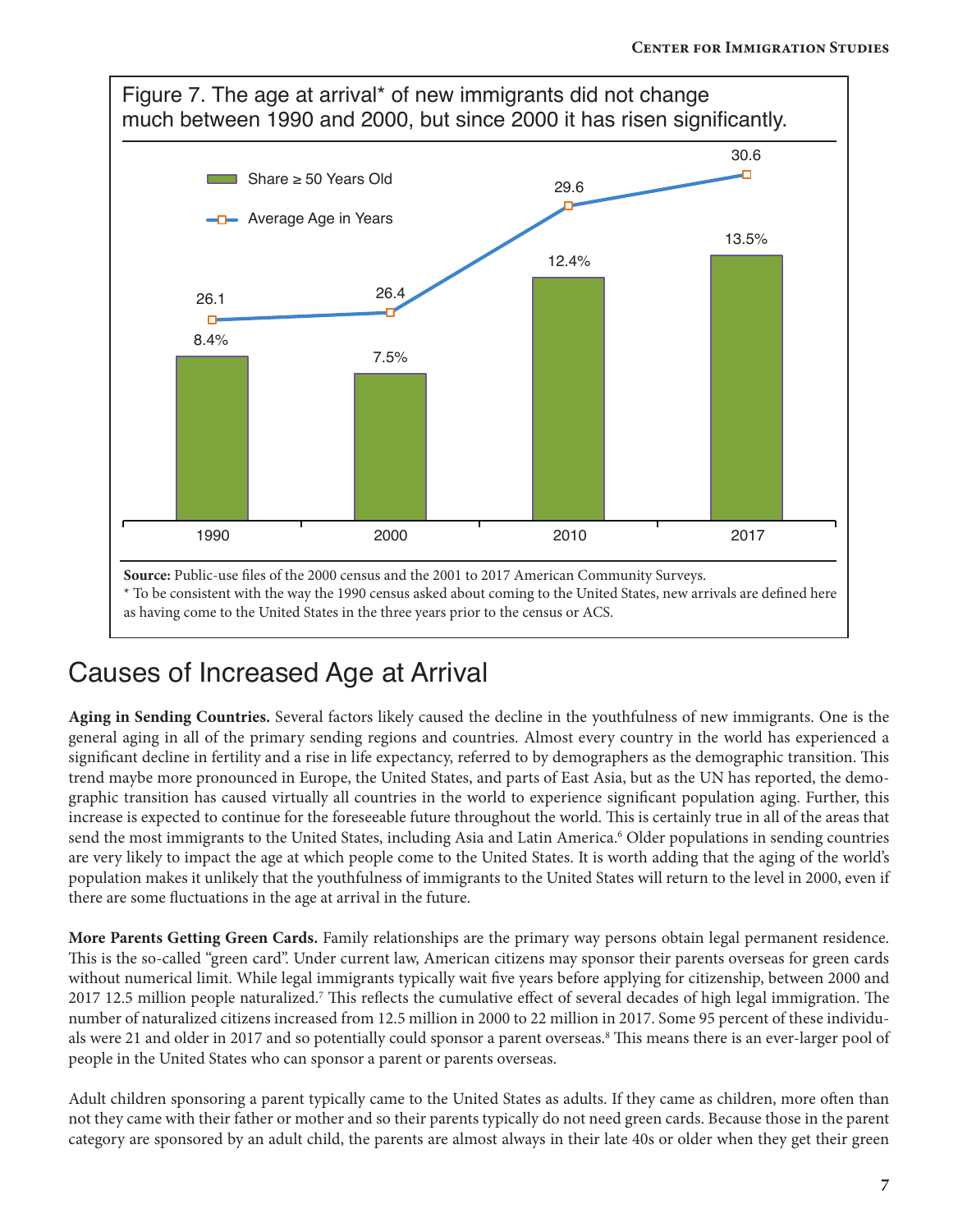cards.<sup>9</sup> Figure 8 shows that the share of new green cards going to parents has roughly doubled since 2000. While the administrative data is limited, Figure 8 also shows that the share of new green card recipients 50 and older has risen right along with the increase in the share of green cards going to the parent category. The fact that more green cards are going to parents and a larger share of new permanent residents are older almost certainly accounts for some of the increase in the age at arrival of new immigrants.



**Fall-Off in Illegal Immigration Through 2017.** The data for this analysis runs through the middle of 2017 and does not entirely reflect the recent well-publicized upturn in illegal immigration at the southern border of the United States. Prior to the start of 2017, there was general agreement that the level of new illegal immigration had fallen, particularly from Mexico.<sup>10</sup> Illegal immigrants tend to arrive at younger ages, so a decline in new illegal immigrants should have increased the average age of all new arrivals in Census Bureau data, which does include them. The dramatic increase in the age of newly arrived Mexican immigrants shown in Figure 6 and Table A3 is a good indication that the decline of illegal immigration explains in part the rise in the age of new immigrants. Mexico was and is the top sending country of illegal immigrants. The falloff in illegal immigrants would be expected to impact Mexican immigration the most because such a large share of Mexican arrivals in the past came illegally. Now a smaller number of Mexicans are entering illegally, making the flow from that country more legal and older.

However, Figure 6 and Table A2 also indicate that even new immigrants from regions such as South Asia, East Asia, and Europe, from which relatively fewer illegal immigrants have traditionally come, also exhibit a marked increase in age at arrival. Further, the increase in the absolute number — not just percentage of new arrivals — of new immigrants who are age 50 and older and 65 and older shown in Figure 5 cannot be explained by the decline in new illegal immigrants. The reduction in the share of all new arrivals that are illegal would impact averages and the overall shares in the higher age cohort, but not the absolute number of older immigrants coming. So while the decline in illegal immigration almost certainly accounts for some of the rising age of new immigrants, other factors are clearly contributing to the trend. As we have seen, these factors include the general population aging occurring throughout the world and the increase in the parents category.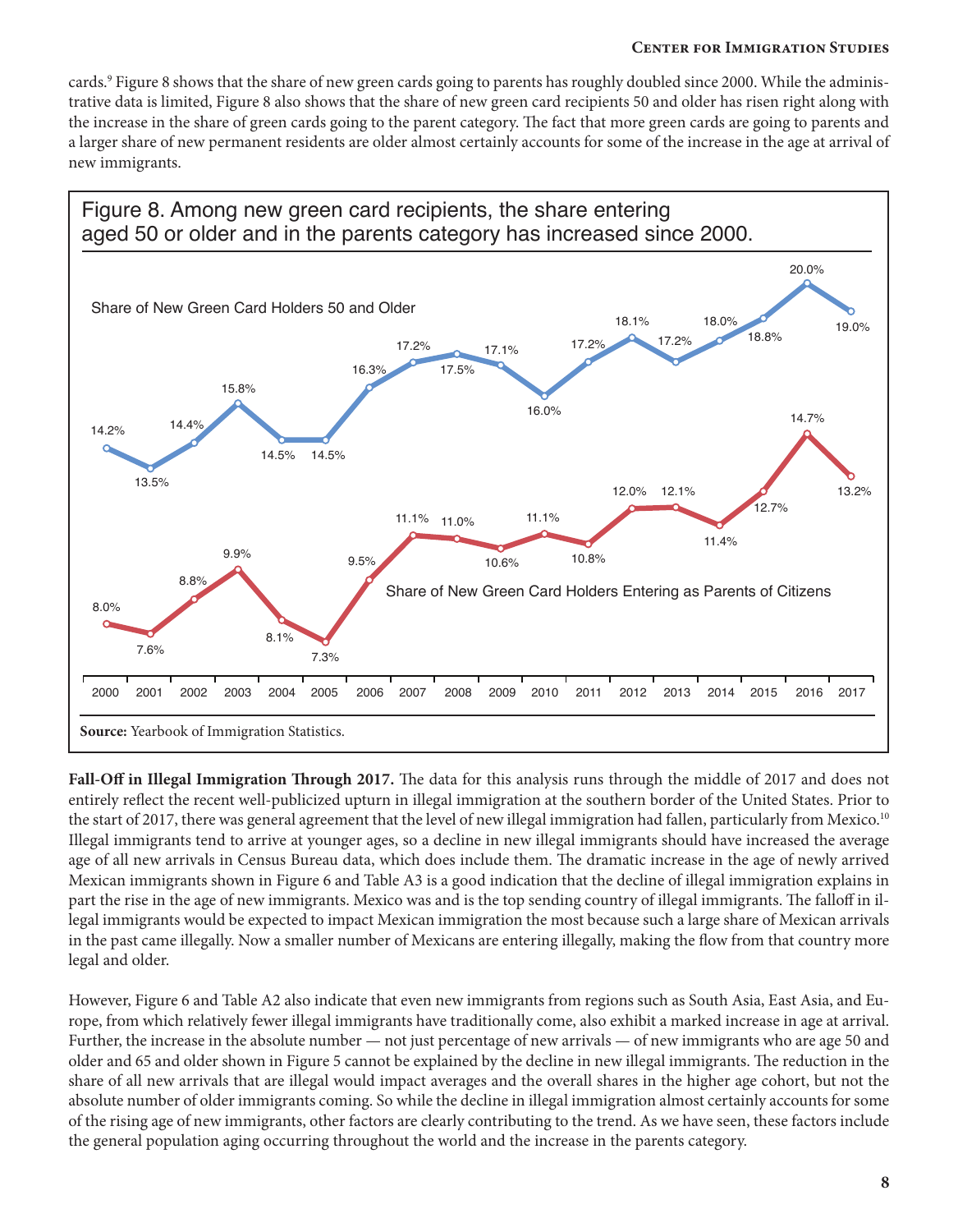## Implications

**Impact on the Aging of American Society.** One of the most common arguments made about immigration is that it prevents post-industrial societies with low fertility and high life expectancy from aging. The younger the immigrants are at arrival, the larger their positive impact on aging in the receiving society. In reality, there is general agreement among demographers that while immigration makes the population much larger, its impact on slowing the aging of low fertility countries like the United States is modest.<sup>11</sup> The significant increase in the age at which immigrants are coming to America shown in this report means that the modest positive impact on the nation's age structure will be correspondingly smaller moving forward.

One way to think about this question is that the larger the difference in the average age of new immigrants relative to the average age of the existing native population, the more immigration will lower the average age of the country. Figure 9 shows the average age of immigrants at arrival relative to the average age of all natives. In 2000, new immigrants were 9.7 years younger than the average native-born person. By 2017, the average age of natives had risen, but not as fast as the average age of new arrivals so that the difference was 6.8 years — nearly three years less than in 2000.



We can also gain insight into the effect of immigration on age by comparing the effect of immigrants in 2000 to those in 2017. While the effect of one year of immigration on the average age in the United States is so small it is difficult to measure, we can examine the effect of immigration over the course of several years. In 2000, the average age in the United States was 35.8 years; if we exclude those immigrants who came in the prior five years, the average age would have been 36.04 years — a reduction in average age of 0.24 years. In 2017, immigrants who had arrived in the five years prior lowered the average age in the United States by only 0.18 years.<sup>12</sup> The rise in the age at arrival of new immigrants means that the modest impact of immigration on the nation's age structure is now smaller than it was two decades ago, at least in the short term.

**Fiscal Implications of Older Immigrants.** A number of studies have examined the taxes paid and costs created by immigrants in order to discern their net fiscal impact. The National Academies of Sciences, Engineering, and Medicine (NAS) has done some of the most extensive research in this area. One of the conclusions of NAS studies in both 1997 and 2017 was that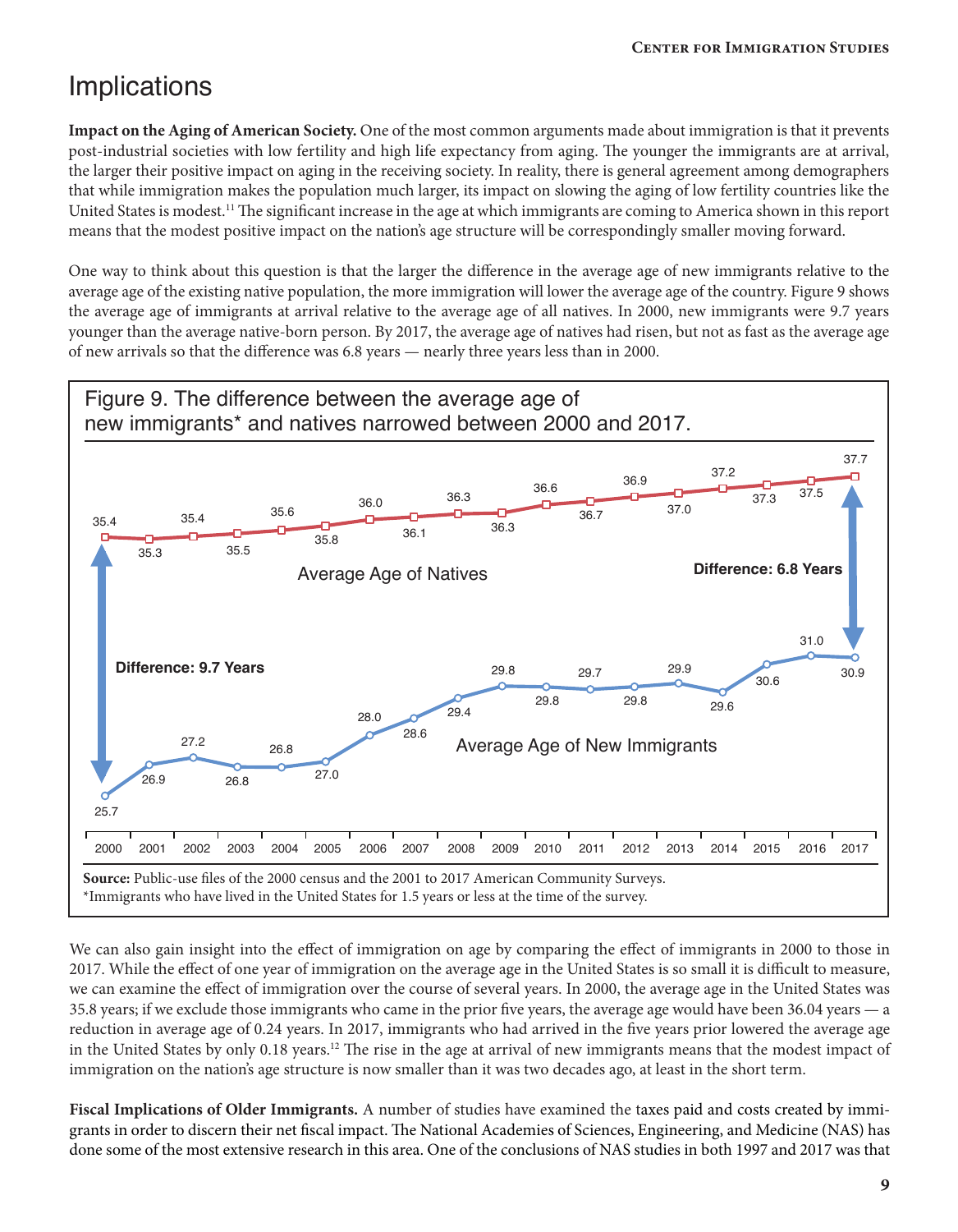immigrant age at arrival is one of the key factors determining their net lifetime fiscal impact. Education level is another key factor. As the 1997 NAS study observed, "the fiscal impact of an immigrant depends heavily indeed on the immigrant's age and education at arrival."<sup>13</sup>

The 2017 NAS study also shows that younger arrivals often have a more positive impact than older arrivals. The study did not report the lifetime net fiscal impact of immigrants by detailed age groups. But it did provide estimates for those who arrived ages 0-24, 25 to 64, and 65 and older. The NAS ran eight different fiscal scenarios based on different assumptions about future taxes and expenditures. The analysis shows that the original immigrant is a net fiscal positive in all eight scenarios if he came between the ages of 0 and 24, paying more in taxes than he costs during his lifetime, regardless of education level. Those who arrived ages 25 to 64 were a fiscal benefit in five of the eight scenarios; and, those who came over age 64 were an unambiguous net drain in every scenario. If descendants are included, the study found that the fiscal impact was positive in six of the eight scenarios for those who came at ages 0 to 24 compared to a net positive finding in five scenarios when an immigrant arrived ages 25 to 64. Again, those 65 and older at arrival are a large fiscal drain in every scenario.<sup>14</sup> None of this is surprising; those who come at young ages are more likely to have a U.S. education, be more acculturated, and tend to have higher lifetime earnings, all other things being equal.

Another reason why younger immigrants will tend to have a more positive fiscal impact is that they will pay taxes longer before reaching retirement age and begin accessing Medicaid and Social Security, which are very costly. The immigrants who arrive at the oldest ages are, not surprisingly, extremely costly for taxpayers. In addition to the NAS studies cited above, we can see this by looking at the 2017 ACS data. The survey from 2017 shows that, of immigrants who were 65 and older and had come in the five years prior, 31 percent were on Medicaid (the health insurance program for the poor) compared to 13 percent for the native-born. The vast majority of these immigrants had not been in the country long enough to pay into Medicare (the insurance program for the elderly) to be eligible for that program, but because many of them have incomes below the poverty threshold, they access Medicaid at very high rates. Data from the Census Bureau's Current Population Survey shows that immigrants over 65 who came to the United States at older ages accessed the Supplemental Security Income (SSI) program at about five times the rate of natives age 65 and older.15 The program provides cash payment to the disabled and low-income elderly. These figures are a good reminder that immigrants who arrive at older ages often struggle to support themselves and even if they may not be eligible for Medicare or Social Security, having not paid into those programs long enough or at all, they still will access programs like Medicaid and SSI at high rates. All of this means that the increase in the age at arrival of immigrants likely has negative fiscal implications, especially the significant increase in the number of immigrants coming in the oldest age groups.

## Aging Among All Immigrants

There is no question that immigrants are coming to America at older ages. However, at any given moment new immigrants account for only a modest share of all immigrants. In 2017, there were 44.5 million immigrants (legal and illegal) in the country. Like all people over time, the existing immigrant population ages over time. Of course, new immigrants will make the overall immigrant population somewhat younger when they first arrive, though how much younger depends on their age and number. Since new immigrants are coming at older ages than in the past, this will tend to reduce their ability to slow the aging of the nation's overall population or slow the aging of the overall immigrant population. Between 1990 and 2000, the share of immigrants 65 and older actually fell. This was partly due to the relatively large number of older immigrants in 1990, which reflected prior flows of immigration earlier in the century, including the tail end of the Great Wave. By 2000, many of these very old immigrants had passed away. As we have seen, since 2000 immigrants have been arriving at older ages and, as the next section will show, the overall immigrant population has aged significantly.

**The Increasing Age of Immigrants.** Figure 10 shows the average age of all immigrants and the native-born. It is similar to Figure 9, except that Figure 10 is a comparison between all immigrants and natives rather than only new immigrants, as shown in the prior figure. The average age of all immigrants has increased significantly, from 39.2 years in 2000 to 45.2 years in 2017, or about 2.5 times more than the average age of the native-born. Figure 11 shows the percentage of all immigrants who are 50 and older, 55 and older, and 65 and older. The older age groups experienced dramatic growth since 2000.<sup>16</sup> Figure 12 shows the percentage increase in the number of immigrants in each age group. Probably the most striking thing in Figure 12 is that the number of immigrants who are of working-age grew by 42 percent between 2000 and 2017; however the number 65 and older grew by 108 percent. This clearly demonstrates how immigration adds to both the pool of workers,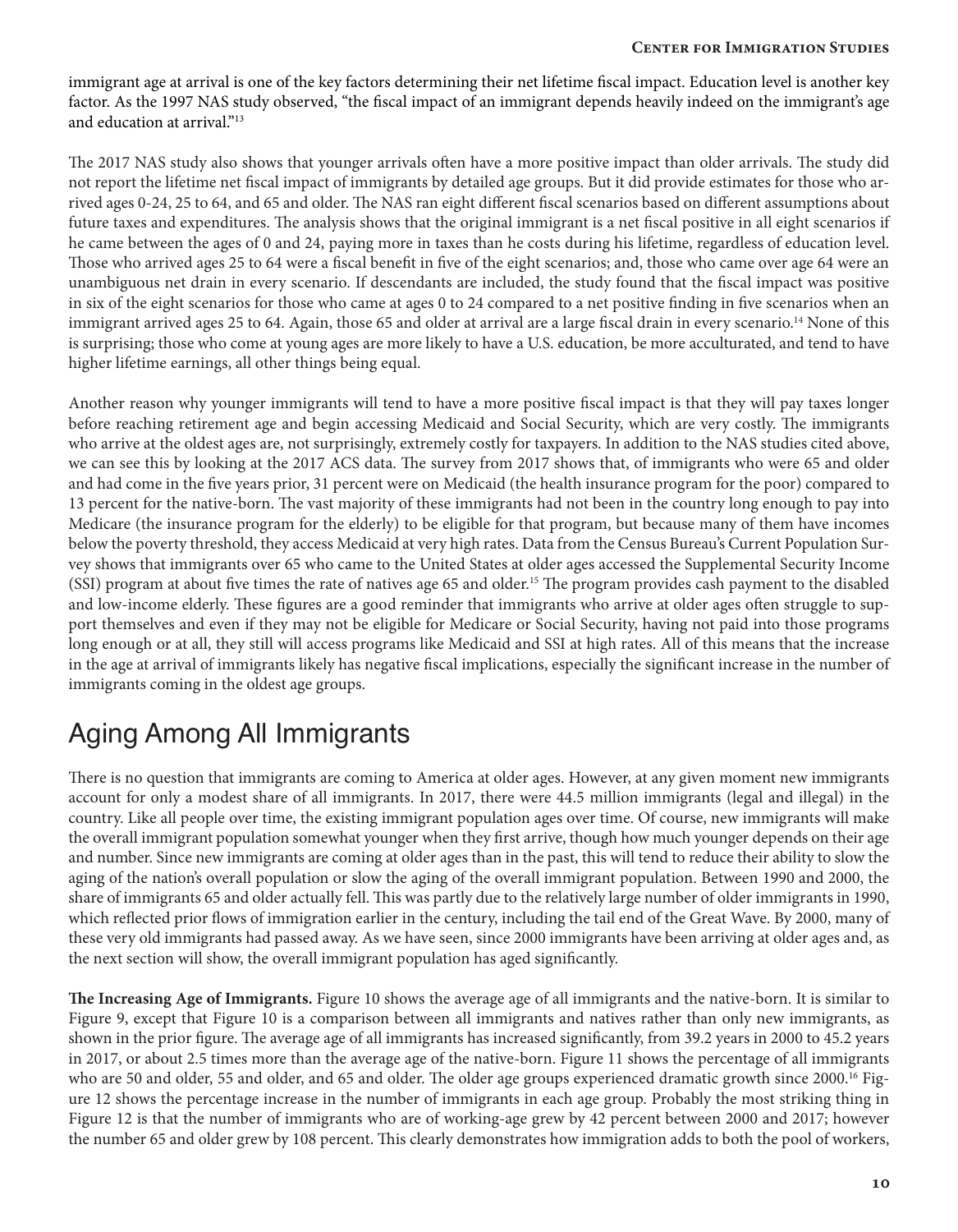but also the pool of retirees. In fact, all the older age groups shown in the figure grew significantly more than the number of working-age immigrants.



### Figure 11. The share of older immigrants has increased significantly since 2000.

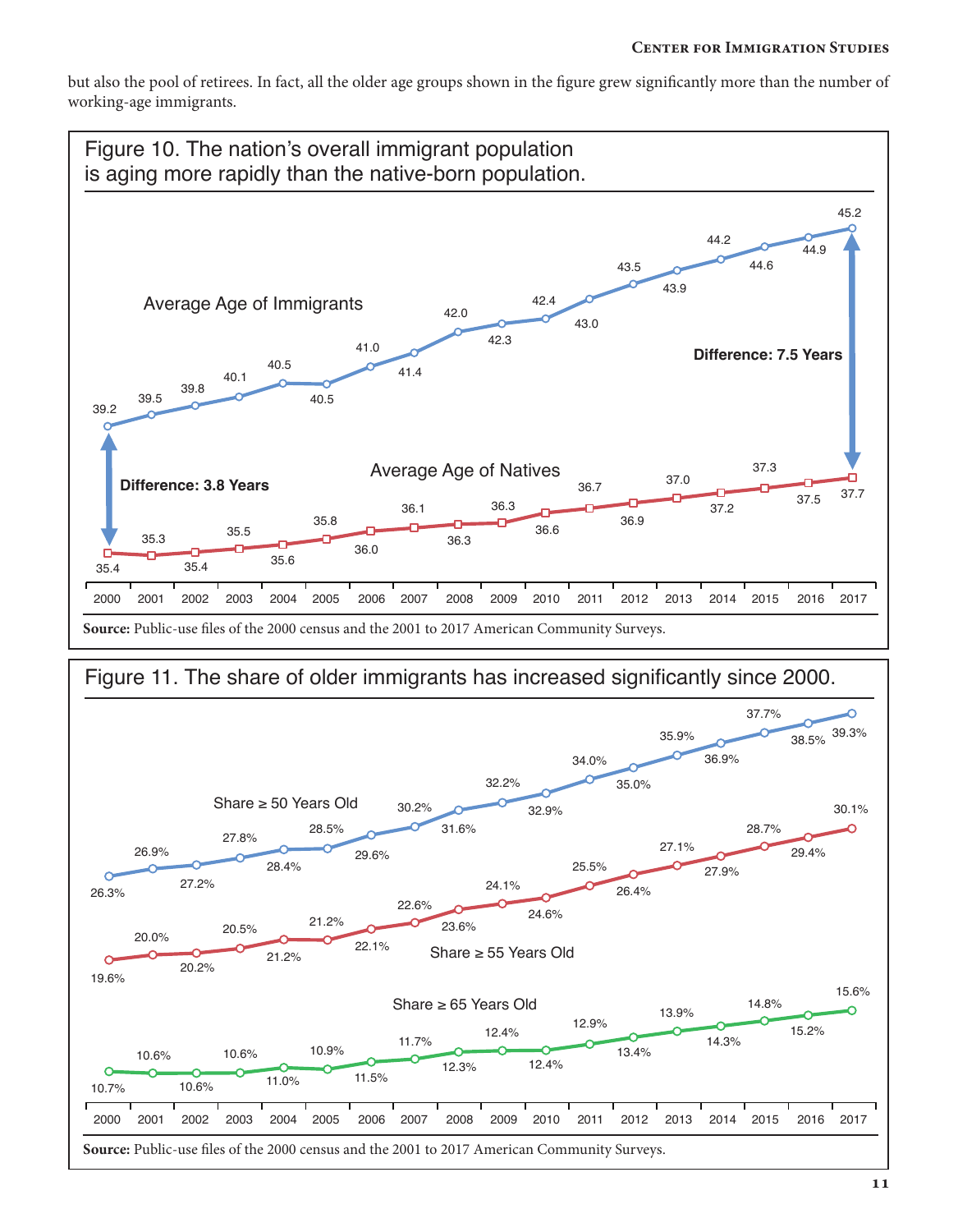

**Immigrants as a Share of Older Americans.** Population aging among immigrants can also be seen by looking at the share of all persons in older age groups who are immigrants. Figure 13 reports the share of each age group in the United States who are immigrants, not the share of immigrants in these age groups. So Figure 13 reads as follows: In 2000, 9.5 percent of all persons in the country 65 and older were immigrants and by 2017 it was 13.6 percent. In fact, the immigrant share of the total population now matches their share of the 65 and older population. This simply reflects the fact that the nation's immigrant population is aging rapidly.

**Births Do Not Add to the Immigrant Population.** When thinking about immigration and aging, it is important to keep in mind that births within the United States to immigrants do not add to the immigrant population, but instead are added to the native-born population. This makes the native population more youthful while the lack of births to immigrants is part of the reason the immigrant population ages so quickly. This means it is not enough to simply look at immigrants when thinking about the total long-term impact of immigration on the aging of the U.S. population. Immigrants have descendants who have to be fully accounted for when examining immigration's impact on the nation's age structure. Of course, our Census Bureau-based projections released in February of this year show the modest impact of immigration on the nation's age structure through 2060 when immigrants and all their descendants are accounted for.<sup>17</sup> The prior research cited in end note 1 indicating the modest impact on aging also takes into account the descendants of immigrants. In addition, in a forthcoming companion study to this report we will examine the impact of all post-1990 immigrants on population aging, including their U.S.-born descendants. Our projections, prior research, and our companion study all demonstrate that immigration has a modest impact on aging even when the descendants are accounted for.

What Figures 10 through 13 (and appendix Tables A4 and A5) do show is that immigration does not simply add potential workers. Immigrants arrive at all ages, as we have seen, and they age over time. Yes, immigrants do increase the number of working-age people, but that is not all they do. Immigrants are now arriving at older ages and all immigrants who remain in the country grow older over time. This simple fact is often overlooked by those who only think of immigrants stereotypically — as only young workers — rather than human beings who are distributed across the age distribution at arrival and then age over time.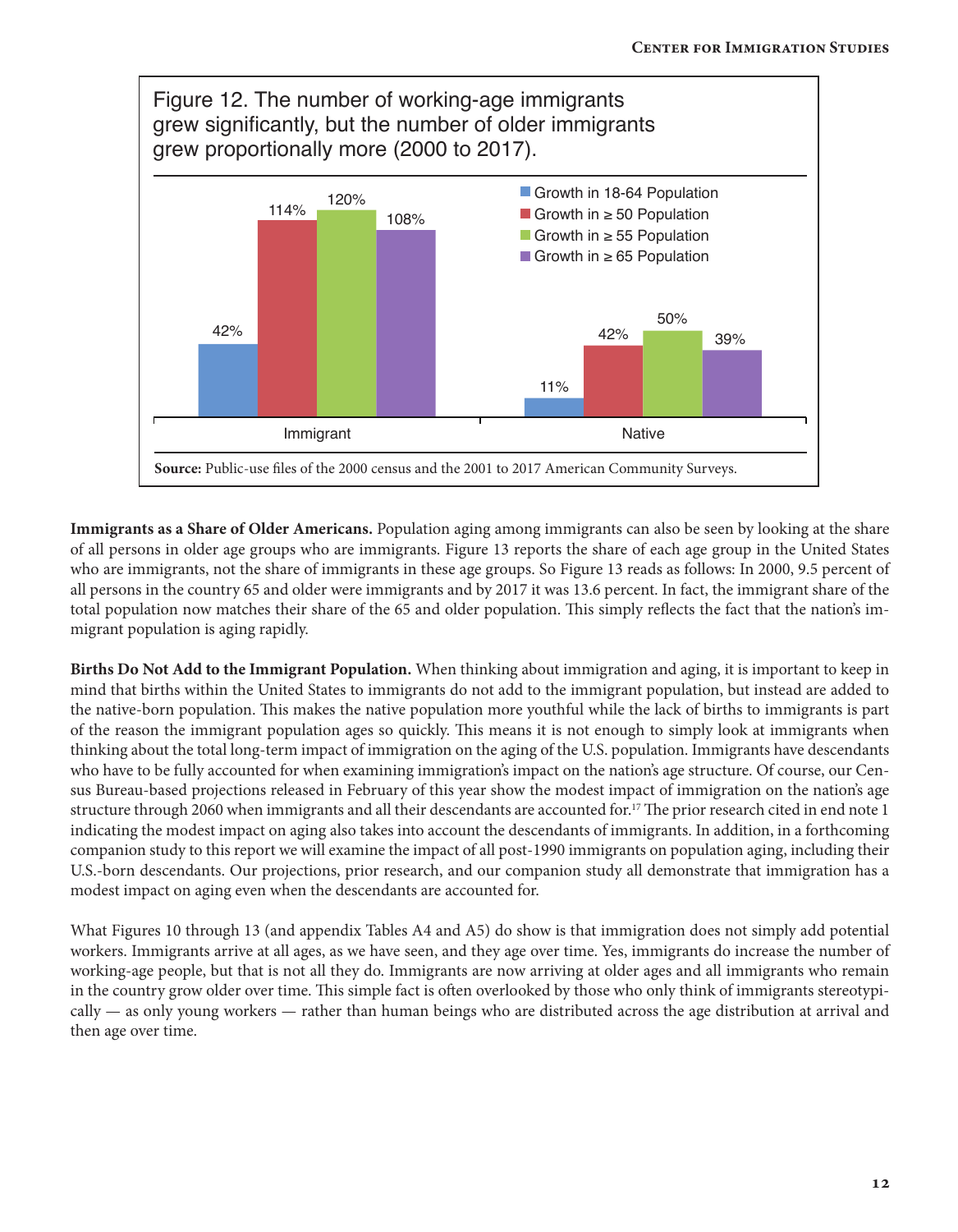

## **Conclusion**

Although it is often argued that America needs immigration because it makes the nation so much younger, prior research by demographers has shown that immigration actually has only a modest impact on slowing the aging of lower-fertility countries like the United States. The analysis in this report, based on the Census Bureau's American Community Survey (ACS), shows that that between 2000 and 2017, the average age at which immigrants are arriving in the United States has increased significantly. As a result, the modest impact of immigration on aging is becoming smaller.

The ACS shows that the average age of newly arrived immigrants increased by more than five years between 2000 and 2017. The survey also shows that the share of new immigrants 65 and older roughly tripled; and the share 55 and older more than doubled. One in nine newly arrived immigrants in 2017 was age 55 or older — old enough to move directly into most retirement communities. One of the likely reasons for this increase is population aging in all of the primary immigrant-sending countries due to declining fertility and increasing life expectancy around the world. Older populations in other countries mean an older pool of potential new immigrants. The decline in illegal immigration, at least in the years prior to 2017, also likely explains some of the increase in the age of new arrivals. Furthermore, the parent category has grown significantly as the pool of naturalized citizens in the United States who can sponsor their parents has increased. Parents typically arrive in their late 40s or older. All of these factors likely contributed to the significant increase in the age of newly arrived immigrants.

The fact that immigrants are coming at older ages not only reduces their already small positive impact on the age structure of the U.S. population, it also has negative fiscal implications. Research by the National Academies for Sciences, Engineering, and Medicine indicates that immigrants who arrive at older ages tend to create a net fiscal drain, creating more costs for the government than they pay in taxes. Because immigrants are now arriving at older ages, including many at or near retirement, it means that the fiscal impact of immigration will be more negative or at least less positive than would have been the case had the average age of immigrants remained younger.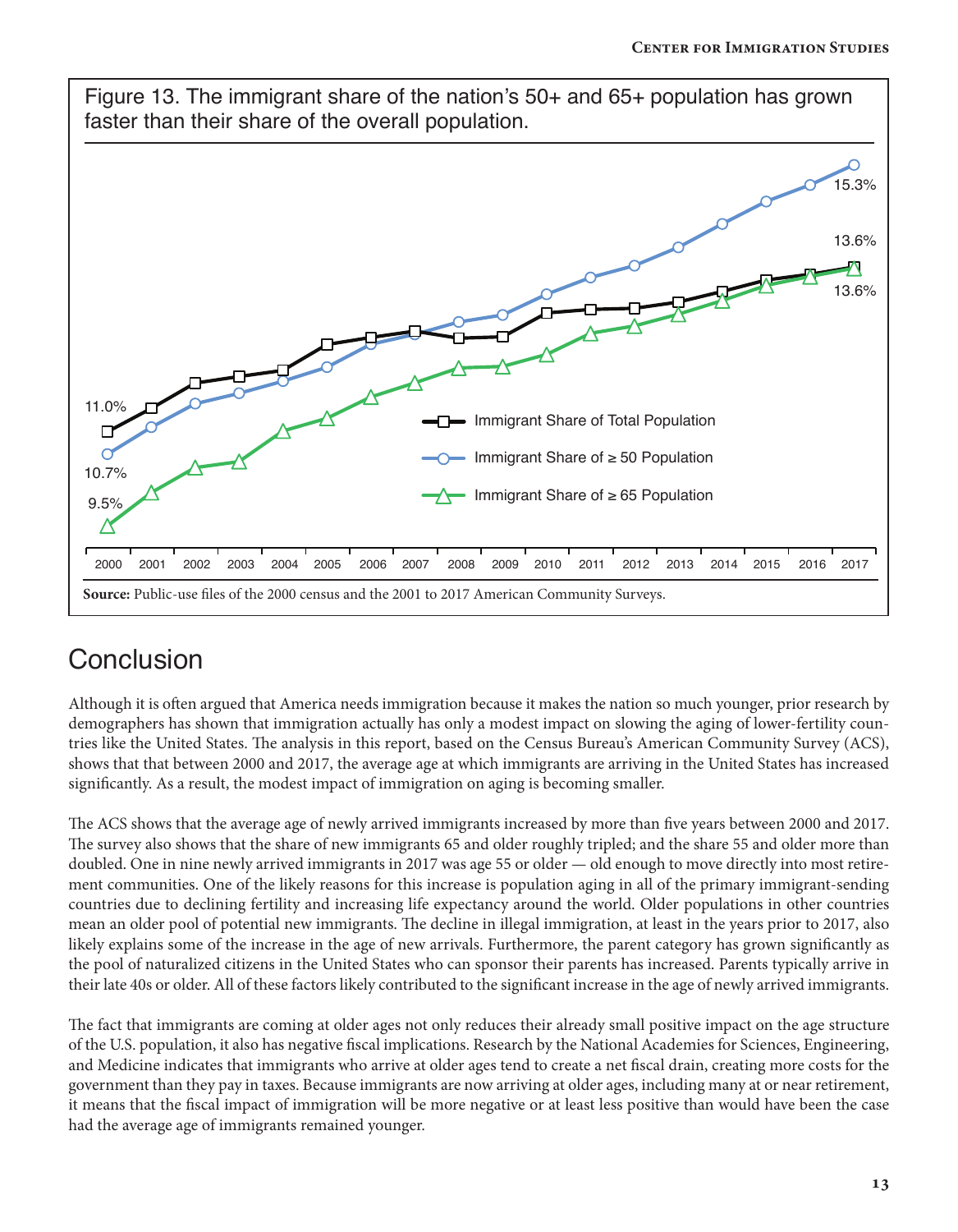This analysis also includes a brief look at the aging of immigrants generally. The findings make clear that the average age and the share of all immigrants who are in older age cohorts has increased significantly in recent years. For example, the number of working-age immigrants grew by 42 percent between 2000 and 2017, but the number 65 and over increased by 108 percent. While calculations of this kind do not include births to immigrants and so do not represent a full accounting of the total impact of immigration and population aging, they are a powerful reminder of how immigration adds to both the working-age and the population of retirees.

The most important finding in this report is the dramatic increase in the age at which immigrants are settling in the country. Whatever the reason for the increase in the age of new immigrants, any effort to understand the impact of immigration on American society in the future will need to take into account this profound change in the flow of new immigrants into the country.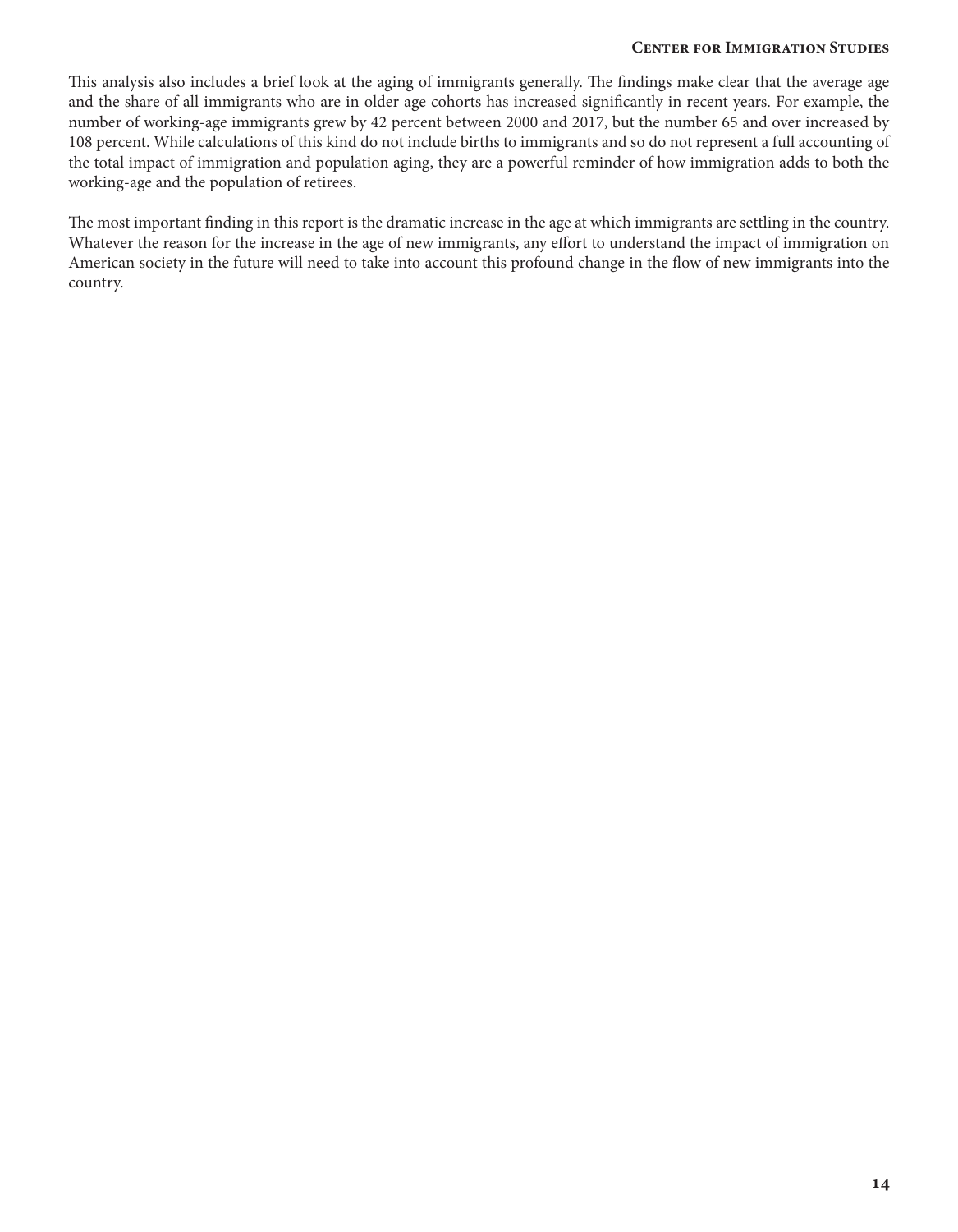# Appendix

|      | Table A1. Age at Arrival for Newly Arrived Immigrants, 2000 to 2017 |           |                                        |           |                          |           |                                 |                  |                      |                  |                       |           |                                           |                  |
|------|---------------------------------------------------------------------|-----------|----------------------------------------|-----------|--------------------------|-----------|---------------------------------|------------------|----------------------|------------------|-----------------------|-----------|-------------------------------------------|------------------|
| Year | Average<br>Age                                                      | 90%<br>CI | <b>Share</b><br><b>50 and</b><br>Older | 90%<br>CI | Share<br>55 and<br>Older | 90%<br>CI | <b>Share</b><br>65 and<br>Older | 90%<br><b>CI</b> | <b>Share</b><br>< 18 | 90%<br><b>CI</b> | <b>Share</b><br>18-64 | 90%<br>CI | Average<br>Age of<br>$18-64-$<br>yr.-olds | 90%<br><b>CI</b> |
| 2000 | 25.7                                                                | 0.3%      | 7.6%                                   | 0.5%      | 5.4%                     | 0.4%      | 2.3%                            | 0.3%             | 27.2%                | 0.8%             | 70.4%                 | 0.8%      | 30.9                                      | 0.2%             |
| 2001 | 26.9                                                                | 0.5%      | 8.2%                                   | 0.8%      | 6.0%                     | 0.7%      | 2.8%                            | 0.5%             | 25.3%                | 1.3%             | 71.9%                 | 1.4%      | 31.4                                      | 0.4%             |
| 2002 | 27.2                                                                | 0.5%      | 8.8%                                   | 0.9%      | 6.4%                     | 0.8%      | 2.9%                            | 0.5%             | 25.4%                | 1.4%             | 71.7%                 | 1.5%      | 32.0                                      | 0.4%             |
| 2003 | 26.8                                                                | 0.5%      | 9.2%                                   | 1.0%      | 6.3%                     | 0.8%      | 2.5%                            | 0.5%             | 25.8%                | 1.5%             | 71.7%                 | 1.6%      | 32.0                                      | 0.4%             |
| 2004 | 26.8                                                                | 0.5%      | 8.9%                                   | 1.0%      | 5.9%                     | 0.8%      | 2.6%                            | 0.6%             | 25.5%                | 1.5%             | 71.9%                 | 1.5%      | 31.7                                      | 0.4%             |
| 2005 | 27.0                                                                | 0.4%      | 8.7%                                   | 0.7%      | $6.0\%$                  | 0.6%      | 2.9%                            | 0.4%             | 24.9%                | 1.1%             | 72.2%                 | 1.1%      | 31.7                                      | 0.3%             |
| 2006 | 28.0                                                                | 0.4%      | 9.8%                                   | 0.7%      | 7.2%                     | 0.6%      | 3.3%                            | 0.4%             | 21.5%                | 1.0%             | 75.2%                 | 1.1%      | 31.6                                      | 0.3%             |
| 2007 | 28.6                                                                | 0.4%      | 11.1%                                  | 0.8%      | 8.4%                     | 0.7%      | 4.0%                            | 0.5%             | 21.6%                | 1.0%             | 74.4%                 | 1.1%      | 32.1                                      | 0.3%             |
| 2008 | 29.4                                                                | 0.4%      | 13.2%                                  | 0.9%      | 10.1%                    | 0.8%      | 4.8%                            | 0.6%             | 21.1%                | 1.1%             | 74.2%                 | 1.1%      | 32.7                                      | 0.3%             |
| 2009 | 29.8                                                                | 0.4%      | 14.1%                                  | 0.9%      | 10.9%                    | 0.8%      | 5.4%                            | 0.6%             | 20.7%                | 1.0%             | 74.0%                 | 1.1%      | 32.7                                      | 0.3%             |
| 2010 | 29.8                                                                | 0.4%      | 14.3%                                  | 0.8%      | 11.1%                    | 0.8%      | 5.3%                            | 0.5%             | 21.5%                | 1.0%             | 73.2%                 | 1.1%      | 33.0                                      | 0.3%             |
| 2011 | 29.7                                                                | 0.4%      | 14.1%                                  | 0.8%      | 10.9%                    | 0.7%      | 5.2%                            | 0.5%             | 21.2%                | 0.9%             | 73.6%                 | 1.0%      | 32.8                                      | 0.3%             |
| 2012 | 29.8                                                                | 0.4%      | 13.7%                                  | 0.8%      | 11.1%                    | 0.7%      | 5.5%                            | 0.5%             | 20.8%                | 0.9%             | 73.7%                 | 1.0%      | 32.7                                      | 0.3%             |
| 2013 | 29.9                                                                | 0.4%      | 14.2%                                  | 0.8%      | 10.9%                    | 0.7%      | 5.7%                            | 0.5%             | 20.9%                | 0.9%             | 73.3%                 | 1.0%      | 32.8                                      | 0.3%             |
| 2014 | 29.6                                                                | 0.4%      | 14.0%                                  | 0.7%      | 10.9%                    | 0.7%      | 5.5%                            | 0.5%             | 21.9%                | 0.9%             | 72.6%                 | 1.0%      | 32.9                                      | 0.3%             |
| 2015 | 30.6                                                                | 0.4%      | 15.1%                                  | 0.7%      | 12.1%                    | 0.7%      | 6.7%                            | 0.5%             | 20.4%                | 0.8%             | 73.0%                 | 0.9%      | 33.1                                      | 0.3%             |
| 2016 | 31.0                                                                | 0.4%      | 15.9%                                  | 0.7%      | 12.4%                    | 0.6%      | 6.6%                            | 0.5%             | 20.8%                | 0.8%             | 72.6%                 | 0.9%      | 33.7                                      | 0.3%             |
| 2017 | 30.9                                                                | 0.3%      | 15.5%                                  | 0.7%      | 11.9%                    | 0.6%      | 6.3%                            | 0.5%             | 22.0%                | 0.8%             | 71.7%                 | 0.9%      | 34.2                                      | 0.3%             |

**Source:** Public-use files of the 2000 census and the 2001 to 2017 American Community Surveys. New arrivals are immigrants who have lived in the United States for 1.5 years or less at the time of the survey.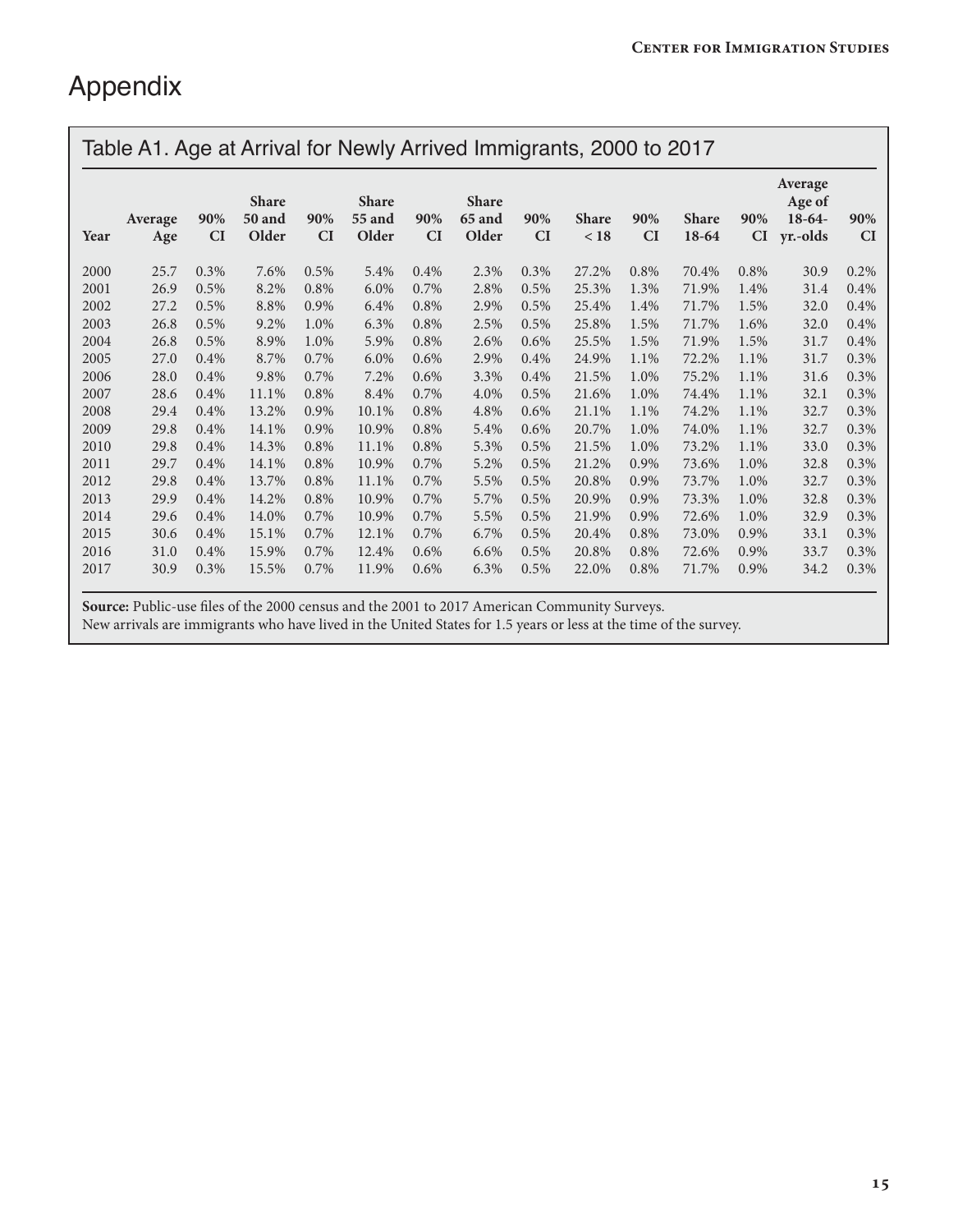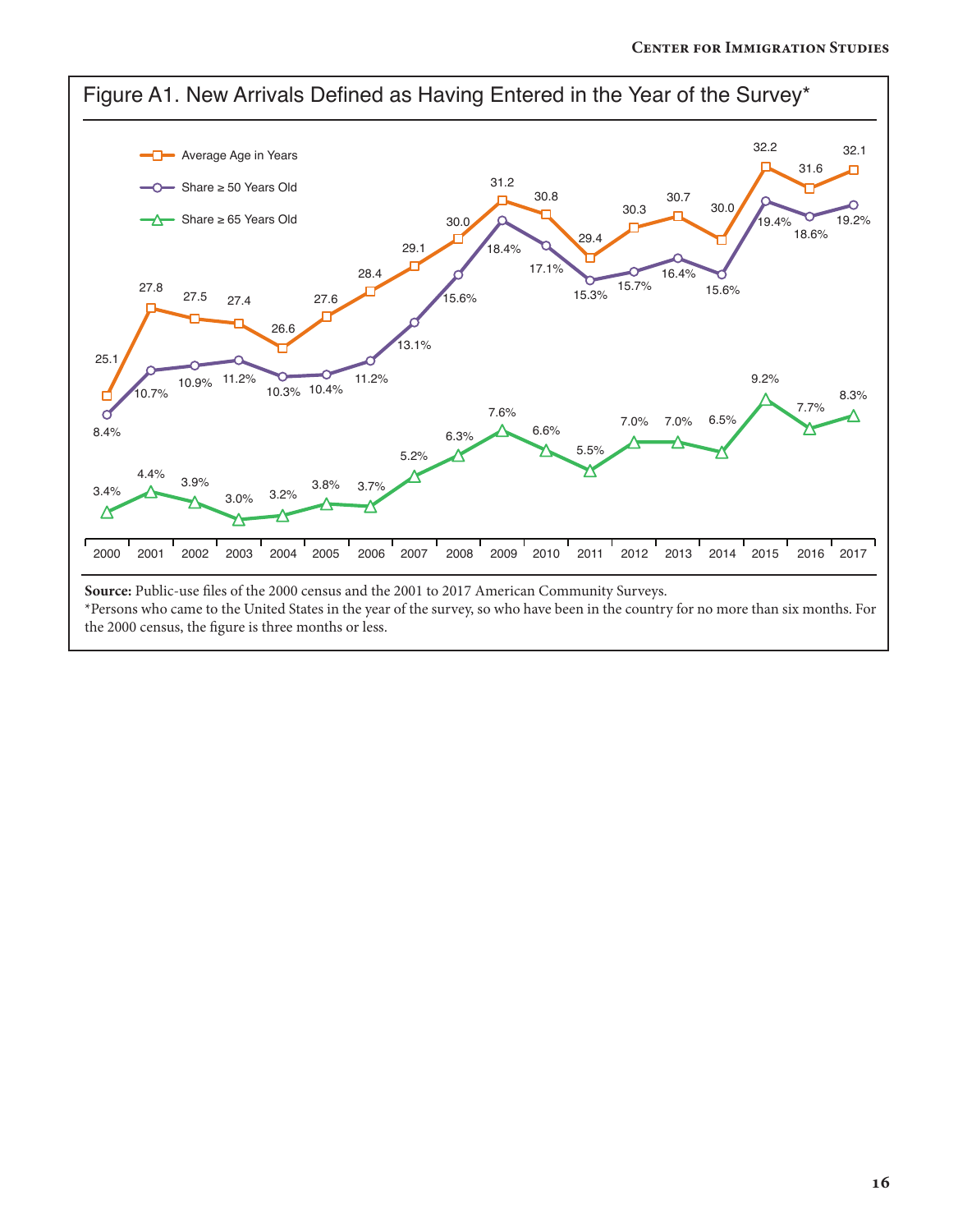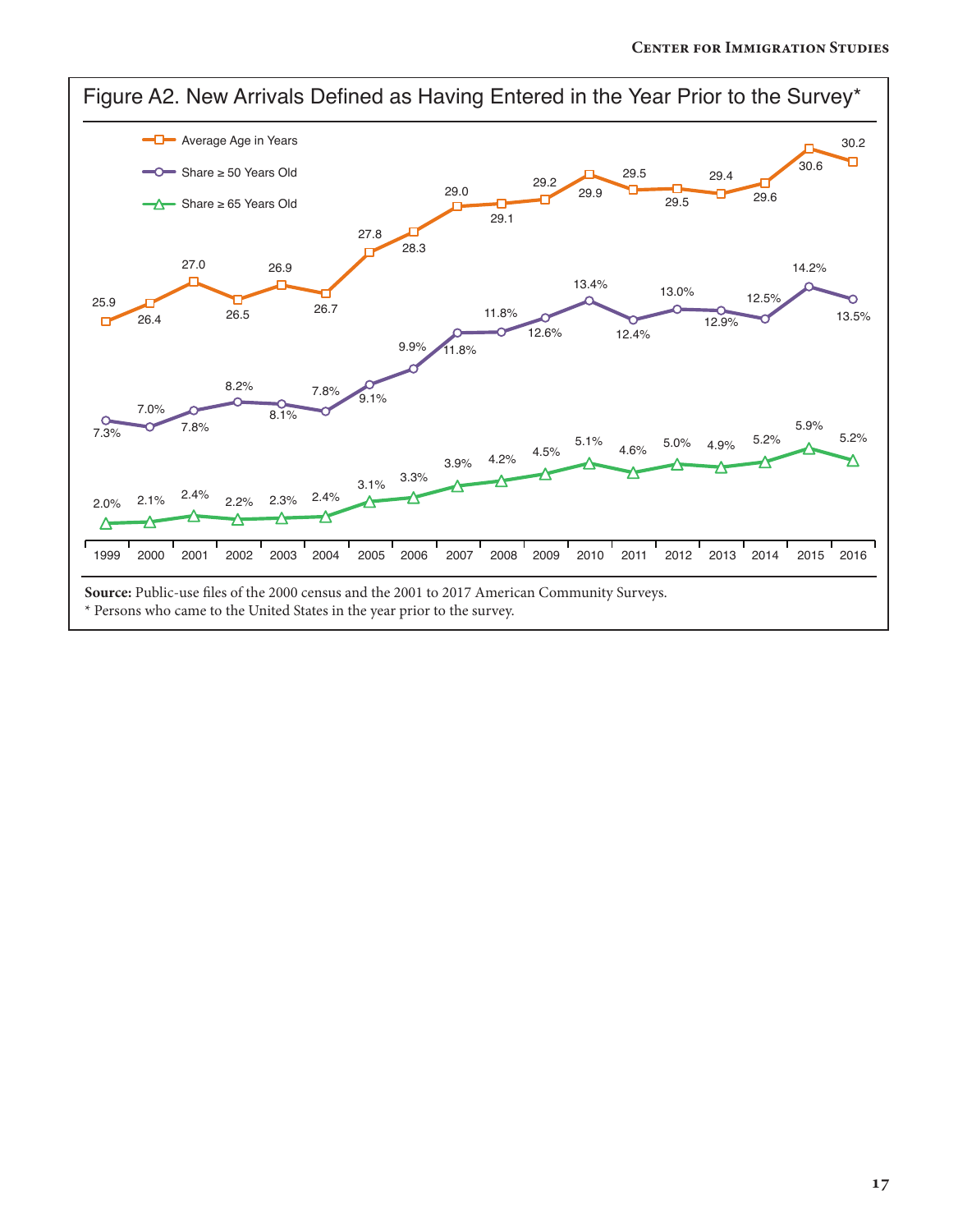#### Table A2. Age of New Arrivals by Sending Region, 2000 to 2017

|      | Latin America<br>(Except Mexico) |                       | All East Asia         |                       | All South Asia        |                       | Sub-Saharan<br>Africa |                       | <b>Middle East</b>    |                       | <b>Europe</b>         |                                        |
|------|----------------------------------|-----------------------|-----------------------|-----------------------|-----------------------|-----------------------|-----------------------|-----------------------|-----------------------|-----------------------|-----------------------|----------------------------------------|
| Year | Average<br>Age                   | <b>Share</b><br>Older | 50 and Average<br>Age | <b>Share</b><br>Older | 50 and Average<br>Age | <b>Share</b><br>Older | 50 and Average<br>Age | <b>Share</b><br>Older | 50 and Average<br>Age | <b>Share</b><br>Older | 50 and Average<br>Age | <b>Share</b><br><b>50 and</b><br>Older |
| 2000 | 26.9                             | 8.5%                  | 28.6                  | 11.5%                 | 26.8                  | 7.3%                  | 26.0                  | 6.4%                  | 28.2                  | 10.1%                 | 28.2                  | 9.7%                                   |
| 2001 | 28.1                             | 10.5%                 | 29.5                  | 10.6%                 | 27.7                  | 8.8%                  | 26.0                  | 5.2%                  | 29.3                  | 10.3%                 | 28.2                  | 10.1%                                  |
| 2002 | 28.4                             | 10.3%                 | 30.0                  | 13.3%                 | 29.0                  | 8.3%                  | 28.0                  | 8.3%                  | 27.7                  | 8.9%                  | 26.6                  | 8.9%                                   |
| 2003 | 27.5                             | 11.6%                 | 28.4                  | 10.4%                 | 27.6                  | 9.9%                  | 26.5                  | 8.5%                  | 27.5                  | 11.4%                 | 28.5                  | 9.8%                                   |
| 2004 | 26.8                             | 8.4%                  | 28.4                  | 12.4%                 | 29.7                  | 12.0%                 | 26.8                  | 8.2%                  | 24.7                  | 5.4%                  | 29.8                  | 14.2%                                  |
| 2005 | 27.4                             | 9.3%                  | 29.2                  | 11.4%                 | 28.8                  | 10.7%                 | 23.4                  | 6.7%                  | 27.5                  | 10.1%                 | 28.3                  | 11.3%                                  |
| 2006 | 28.7                             | 10.8%                 | 29.8                  | 13.6%                 | 29.2                  | 10.6%                 | 27.9                  | 9.6%                  | 28.8                  | 12.3%                 | 28.7                  | 11.1%                                  |
| 2007 | 29.3                             | 11.8%                 | 30.3                  | 14.4%                 | 29.3                  | 11.3%                 | 27.5                  | 12.1%                 | 27.6                  | 9.5%                  | 29.1                  | 11.7%                                  |
| 2008 | 29.7                             | 13.9%                 | 30.9                  | 16.5%                 | 29.5                  | 12.5%                 | 27.5                  | 12.4%                 | 28.5                  | 11.9%                 | 29.8                  | 14.2%                                  |
| 2009 | 30.6                             | 15.6%                 | 30.6                  | 14.9%                 | 30.6                  | 14.6%                 | 28.2                  | 12.8%                 | 28.2                  | 10.3%                 | 29.6                  | 13.4%                                  |
| 2010 | 30.7                             | 15.5%                 | 30.4                  | 15.1%                 | 30.0                  | 14.8%                 | 26.2                  | 7.7%                  | 28.5                  | 13.8%                 | 30.1                  | 12.1%                                  |
| 2011 | 30.2                             | 15.2%                 | 30.5                  | 14.9%                 | 29.2                  | 13.7%                 | 27.1                  | 8.6%                  | 27.1                  | 9.9%                  | 30.4                  | 15.8%                                  |
| 2012 | 30.5                             | 15.6%                 | 30.3                  | 14.5%                 | 29.3                  | 11.1%                 | 27.1                  | 10.5%                 | 27.6                  | 10.3%                 | 30.1                  | 12.9%                                  |
| 2013 | 30.7                             | 15.2%                 | 30.2                  | 15.0%                 | 29.7                  | 13.5%                 | 28.2                  | 11.4%                 | 27.8                  | 11.9%                 | 29.7                  | 12.4%                                  |
| 2014 | 29.4                             | 13.8%                 | 30.7                  | 16.5%                 | 29.4                  | 12.1%                 | 27.1                  | 11.5%                 | 28.1                  | 11.7%                 | 30.7                  | 13.6%                                  |
| 2015 | 28.8                             | 12.2%                 | 32.0                  | 18.6%                 | 30.6                  | 13.3%                 | 28.7                  | 11.7%                 | 28.6                  | 10.4%                 | 31.4                  | 14.3%                                  |
| 2016 | 30.0                             | 14.8%                 | 32.3                  | 19.2%                 | 30.5                  | 12.8%                 | 28.8                  | 12.8%                 | 27.1                  | 9.4%                  | 31.6                  | 16.7%                                  |
| 2017 | 29.2                             | 12.3%                 | 32.9                  | 19.4%                 | 31.2                  | 13.5%                 | 28.0                  | 11.8%                 | 26.5                  | 7.9%                  | 32.0                  | 17.1%                                  |

**Source:** Public-use files of the 2000 census and the 2001 to 2017 American Community Surveys.

New arrivals are immigrants who have lived in the United States for 1.5 years or less at the time of the survey.

See end note 5 for countries included in each region.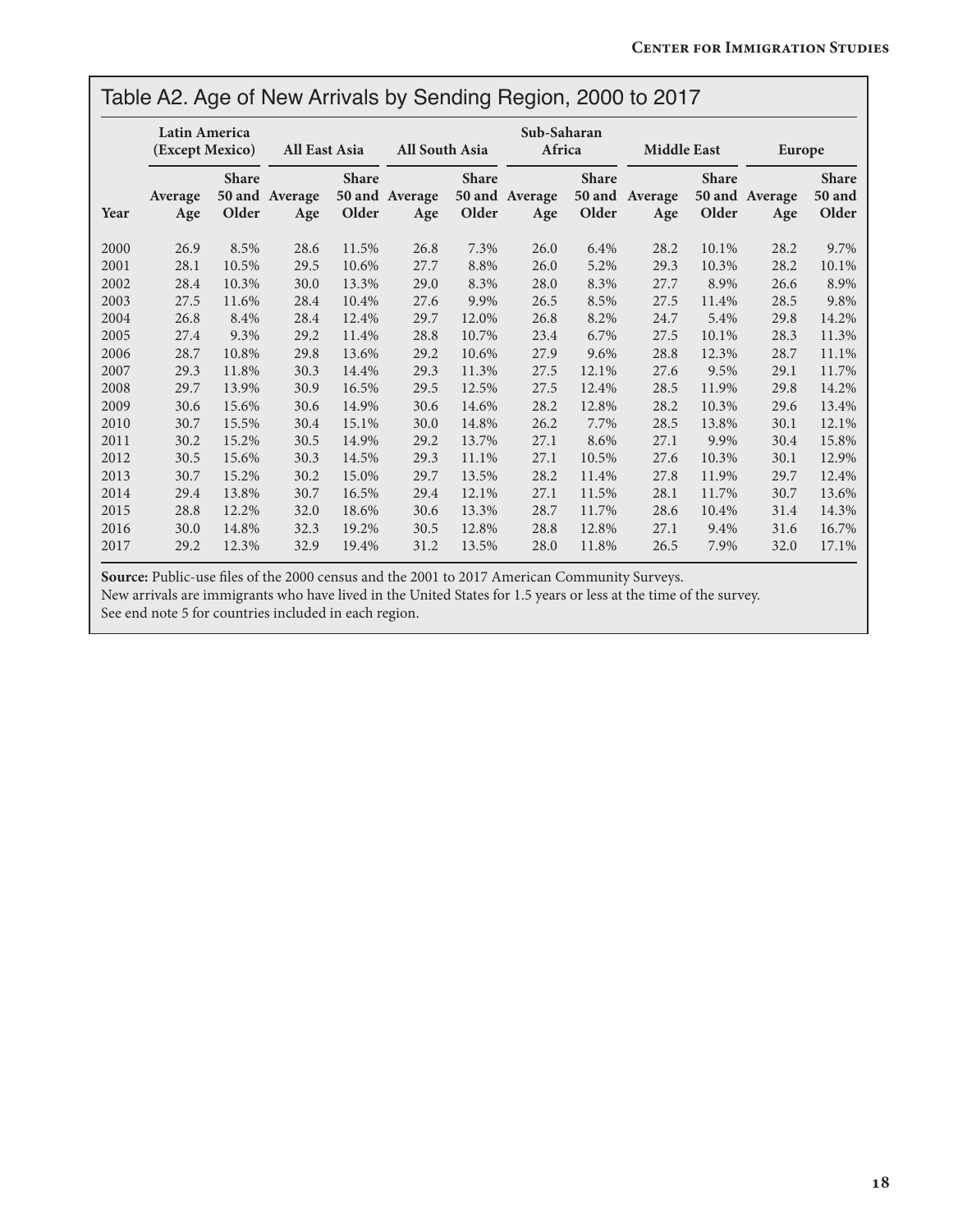|      | <b>Mexico</b>  |                       | China                 |                       | India                 |                                        |  |
|------|----------------|-----------------------|-----------------------|-----------------------|-----------------------|----------------------------------------|--|
| Year | Average<br>Age | <b>Share</b><br>Older | 50 and Average<br>Age | <b>Share</b><br>Older | 50 and Average<br>Age | <b>Share</b><br><b>50 and</b><br>Older |  |
| 2000 | 22.4           | 4.3%                  | 31.2                  | 16.8%                 | 26.9                  | 7.2%                                   |  |
| 2001 | 23.6           | 4.0%                  | 30.5                  | 13.8%                 | 27.7                  | 8.2%                                   |  |
| 2002 | 23.6           | 4.1%                  | 28.9                  | 13.2%                 | 29.7                  | 8.7%                                   |  |
| 2003 | 24.2           | 5.8%                  | 27.1                  | 11.8%                 | 27.7                  | 9.3%                                   |  |
| 2004 | 24.4           | 5.0%                  | 29.7                  | 16.8%                 | 29.2                  | 11.1%                                  |  |
| 2005 | 24.9           | 5.0%                  | 30.0                  | 14.6%                 | 29.1                  | 10.8%                                  |  |
| 2006 | 25.4           | 5.2%                  | 31.1                  | 18.5%                 | 29.4                  | 10.7%                                  |  |
| 2007 | 26.3           | 6.7%                  | 32.5                  | 20.0%                 | 29.6                  | 11.6%                                  |  |
| 2008 | 27.4           | 7.9%                  | 32.1                  | 21.5%                 | 29.6                  | 12.5%                                  |  |
| 2009 | 27.5           | 10.0%                 | 31.2                  | 18.1%                 | 30.7                  | 14.9%                                  |  |
| 2010 | 27.8           | 10.9%                 | 30.5                  | 14.9%                 | 30.7                  | 15.8%                                  |  |
| 2011 | 28.5           | 11.4%                 | 30.7                  | 16.0%                 | 29.5                  | 13.0%                                  |  |
| 2012 | 28.0           | 11.1%                 | 31.2                  | 17.3%                 | 29.6                  | 11.0%                                  |  |
| 2013 | 28.5           | 11.1%                 | 30.6                  | 16.0%                 | 30.4                  | 14.1%                                  |  |
| 2014 | 27.7           | 11.2%                 | 31.1                  | 17.3%                 | 29.7                  | 12.2%                                  |  |
| 2015 | 29.1           | 12.8%                 | 33.1                  | 21.0%                 | 30.9                  | 13.2%                                  |  |
| 2016 | 30.3           | 12.7%                 | 32.8                  | 20.1%                 | 30.5                  | 13.0%                                  |  |
| 2017 | 30.3           | 15.3%                 | 33.7                  | 20.6%                 | 31.5                  | 13.9%                                  |  |

| Table A3. Age of New Arrivals, Immigrants |  |
|-------------------------------------------|--|
| from Mexico, China, India, 2000 to 2017   |  |

**Source:** Public-use files of the 2000 census and the 2001 to 2017 American Community Surveys.

New arrivals are immigrants who have lived in the United States for 1.5 years or less at the time of the survey.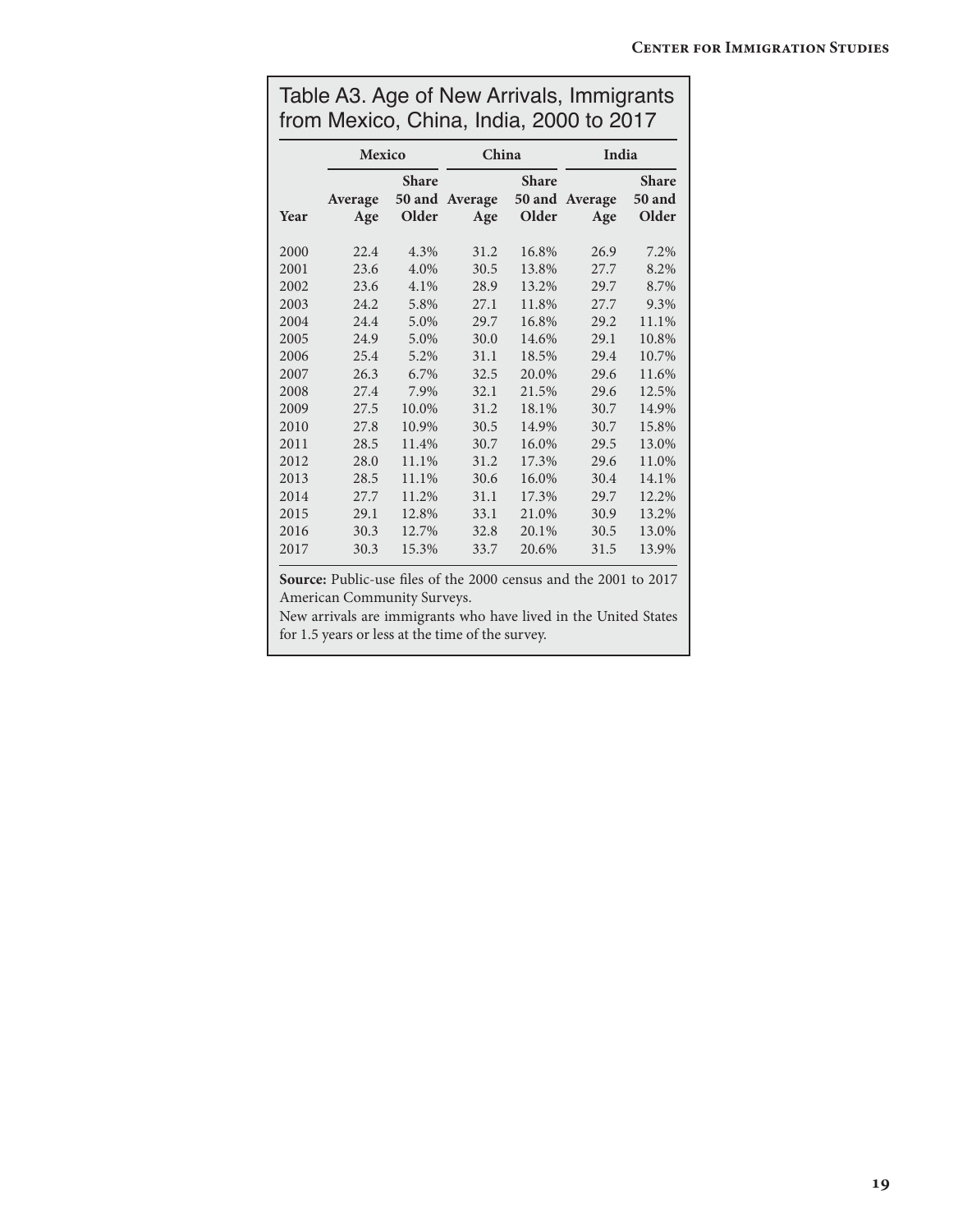|      | Table A4. Share of Immigrants in Different Age Groups |                |                                                  |       |                 |       |                |                |  |
|------|-------------------------------------------------------|----------------|--------------------------------------------------|-------|-----------------|-------|----------------|----------------|--|
|      | Share $\geq 65$                                       |                | Share $\geq 55$                                  |       | Share $\geq 50$ |       | Share 18 to 64 |                |  |
| Year | Immigrants                                            | <b>Natives</b> | Immigrants Natives Immigrants Natives Immigrants |       |                 |       |                | <b>Natives</b> |  |
| 2000 | 10.7%                                                 | 12.6%          | 19.6%                                            | 21.1% | 26.3%           | 27.3% | 79.1%          | 59.8%          |  |
| 2001 | 10.6%                                                 | 12.2%          | 20.0%                                            | 21.2% | 26.9%           | 27.7% | 79.9%          | 59.7%          |  |
| 2002 | 10.6%                                                 | 12.1%          | 20.2%                                            | 21.5% | 27.2%           | 28.1% | 80.4%          | 59.8%          |  |
| 2003 | 10.6%                                                 | 12.2%          | 20.5%                                            | 21.9% | 27.8%           | 28.5% | 80.5%          | 59.9%          |  |
| 2004 | 11.0%                                                 | 12.1%          | 21.2%                                            | 22.2% | 28.4%           | 28.9% | 80.4%          | 60.1%          |  |
| 2005 | 10.9%                                                 | 12.2%          | 21.2%                                            | 22.7% | 28.5%           | 29.5% | 80.3%          | 60.1%          |  |
| 2006 | 11.5%                                                 | 12.6%          | 22.1%                                            | 23.1% | 29.6%           | 29.9% | 80.5%          | 60.4%          |  |
| 2007 | 11.7%                                                 | 12.7%          | 22.6%                                            | 23.5% | 30.2%           | 30.4% | 80.5%          | 60.4%          |  |
| 2008 | 12.3%                                                 | 12.8%          | 23.6%                                            | 23.9% | 31.6%           | 30.8% | 80.4%          | 60.5%          |  |
| 2009 | 12.4%                                                 | 12.9%          | 24.1%                                            | 24.2% | 32.2%           | 31.2% | 80.5%          | 60.4%          |  |
| 2010 | 12.4%                                                 | 13.2%          | 24.6%                                            | 25.0% | 32.9%           | 32.0% | 80.5%          | 60.4%          |  |
| 2011 | 12.9%                                                 | 13.3%          | 25.5%                                            | 25.5% | 34.0%           | 32.5% | 80.6%          | 60.4%          |  |
| 2012 | 13.4%                                                 | 13.8%          | 26.4%                                            | 26.0% | 35.0%           | 32.9% | 80.2%          | 60.2%          |  |
| 2013 | 13.9%                                                 | 14.2%          | 27.1%                                            | 26.5% | 35.9%           | 33.3% | 80.0%          | 60.0%          |  |
| 2014 | 14.3%                                                 | 14.5%          | 27.9%                                            | 26.9% | 36.9%           | 33.7% | 79.7%          | 59.8%          |  |
| 2015 | 14.8%                                                 | 14.9%          | 28.7%                                            | 27.4% | 37.7%           | 34.0% | 79.6%          | 59.6%          |  |
| 2016 | 15.2%                                                 | 15.2%          | 29.4%                                            | 27.8% | 38.5%           | 34.2% | 79.1%          | 59.3%          |  |
| 2017 | 15.6%                                                 | 15.6%          | 30.1%                                            | 28.2% | 39.3%           | 34.4% | 78.6%          | 59.2%          |  |

**Source:** Public-use files of the 2000 census and the 2001 to 2017 American Community Surveys.

| Number $\geq 65$ |       |        | Number $\geq 55$ |        | Number $\geq 50$ |        | Number 18 to 64                                                             |         |  |
|------------------|-------|--------|------------------|--------|------------------|--------|-----------------------------------------------------------------------------|---------|--|
| Year             |       |        |                  |        |                  |        | Immigrants Natives Immigrants Natives Immigrants Natives Immigrants Natives |         |  |
| 2000             | 3,322 | 31,621 | 6,078            | 52,954 | 8,149            | 68,336 | 24,526                                                                      | 149,777 |  |
| 2001             | 3,339 | 29,919 | 6,317            | 51,990 | 8,484            | 68,049 | 25,197                                                                      | 146,488 |  |
| 2002             | 3,504 | 30,061 | 6,673            | 53,262 | 9,000            | 69,526 | 26,599                                                                      | 147,980 |  |
| 2003             | 3,571 | 30,325 | 6,913            | 54,606 | 9,343            | 71,009 | 27,107                                                                      | 149,288 |  |
| 2004             | 3,777 | 30,488 | 7,277            | 55,798 | 9,738            | 72,641 | 27,551                                                                      | 150,982 |  |
| 2005             | 3,897 | 30,821 | 7,585            | 57,250 | 10,194           | 74,451 | 28,719                                                                      | 151,814 |  |
| 2006             | 4,301 | 32,892 | 8,273            | 60,567 | 11,084           | 78,234 | 30,148                                                                      | 158,272 |  |
| 2007             | 4,456 | 33,342 | 8,594            | 61,950 | 11,507           | 80,060 | 30,635                                                                      | 159,275 |  |
| 2008             | 4,666 | 34,131 | 8,986            | 63,517 | 11,999           | 82,004 | 30,548                                                                      | 160,824 |  |
| 2009             | 4,759 | 34,733 | 9,268            | 65,030 | 12,366           | 83,672 | 30,942                                                                      | 162,100 |  |
| 2010             | 4,952 | 35,498 | 9,810            | 67,382 | 13,137           | 86,337 | 32,137                                                                      | 162,631 |  |
| 2011             | 5,206 | 36,182 | 10,311           | 69,127 | 13,735           | 88,204 | 32,549                                                                      | 163,804 |  |
| 2012             | 5,475 | 37,650 | 10,769           | 70,945 | 14,239           | 89,979 | 32,692                                                                      | 164,464 |  |
| 2013             | 5,754 | 38,909 | 11,222           | 72,756 | 14,857           | 91,608 | 33,067                                                                      | 164,897 |  |
| 2014             | 6,054 | 40,159 | 11,782           | 74,500 | 15,586           | 93,190 | 33,677                                                                      | 165,476 |  |
| 2015             | 6,366 | 41,349 | 12,376           | 76,187 | 16,285           | 94,599 | 34,347                                                                      | 165,815 |  |
| 2016             | 6,638 | 42,590 | 12,837           | 77,809 | 16,810           | 95,630 | 34,532                                                                      | 165,815 |  |
| 2017             | 6,917 | 43,884 | 13,362           | 79,453 | 17,437           | 96,745 | 34,909                                                                      | 166,444 |  |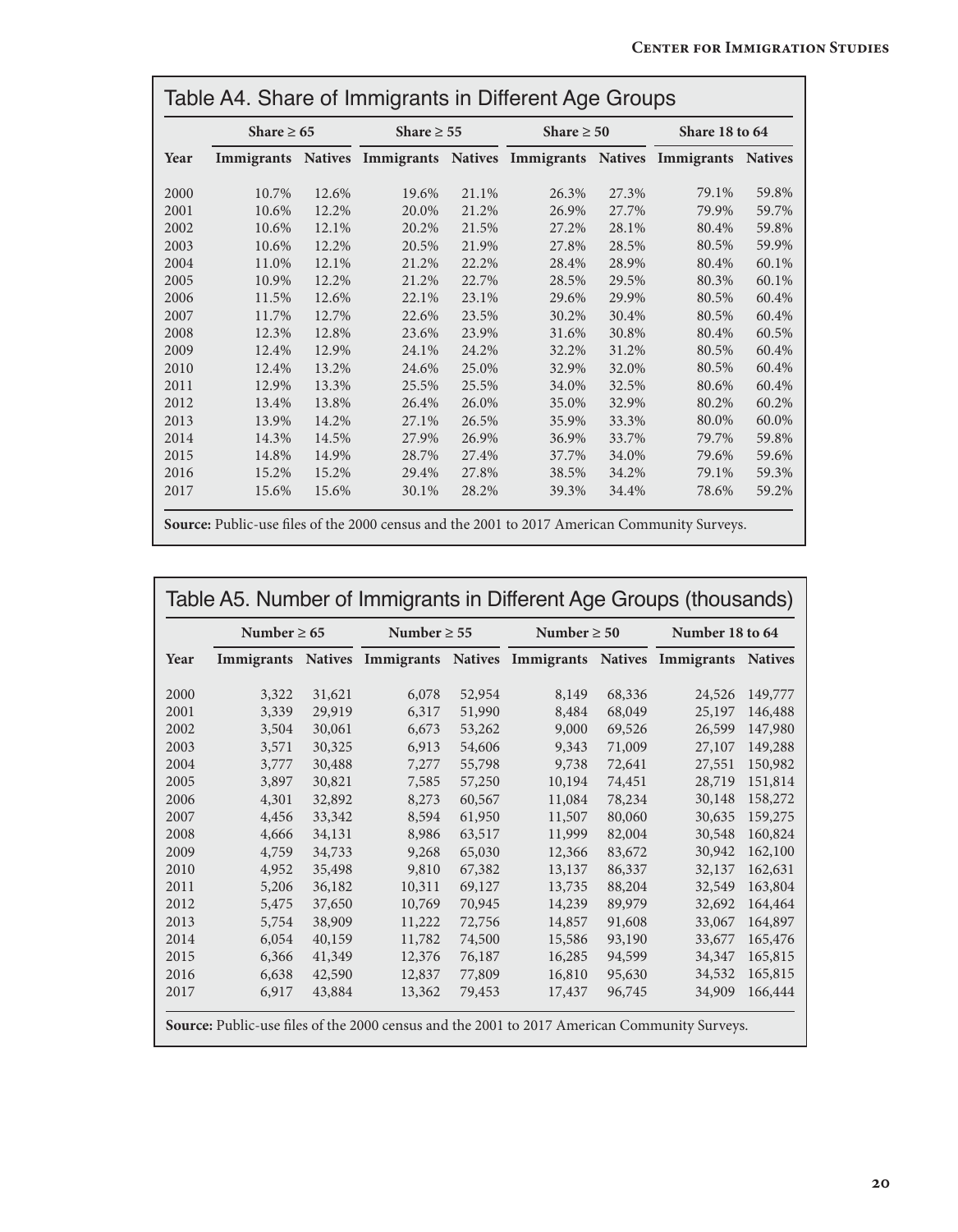# End Notes

<sup>1</sup> In a 1992 article in *Demography*, the leading academic journal in the field, economist Carl Schmertmann explained that, mathematically, "constant inflows of immigrants, even at relatively young ages, do not necessarily rejuvenate low-fertility populations. In fact, immigration may even contribute to population aging." A UN study two decades ago also found that immigration alone cannot make up for population decline and aging in Western countries. The Census Bureau also concluded in 2000 that immigration is a "highly inefficient" means for increasing the percentage of the population that is of working-age in the long run. See Carl P. Schmertmann, "Immigrants' Ages and the Structure of Stationary Populations with Below-Replacement Fertility", *Demography*, Vol. 29, No. 4, November 1992, and ["Replacement](http://www.un.org/en/development/desa/population/publications/ageing/replacement-migration.shtml) Migration: Is It a Solution to Declining [and Ageing Populations?"](http://www.un.org/en/development/desa/population/publications/ageing/replacement-migration.shtml), United Nations Department of Economic and Social Affairs, Population Division, March 2000. The 2000 Census Bureau population projections from 2000 can be found [here](https://www.census.gov/content/dam/Census/library/working-papers/2000/demo/POP-twps0038.pdf). The Center for Immigration Studies' most recent population projections based on Census Bureau projections also show the modest impact of immigration on popula-tion aging. See Steven A. Camarota and Karen Zeigler, ["Projecting the Impact of Immigration on the U.S. Population: A look](https://cis.org/Report/Projecting-Impact-Immigration-US-Population) at size and age [structure](https://cis.org/Report/Projecting-Impact-Immigration-US-Population) through 2060", Center for Immigration Studies *Backgrounder*, February 4, 2019.

 $^2$  Immigrants or the "foreign-born" in Census Bureau data are all persons who were not U.S. citizens at birth.

<sup>3</sup> Figure A1 in the appendix reports the average age, share 50 and older, and share 65 and older for only those who arrived in the same calendar year as the survey. So data for 2017 in Figure A1 represents new immigrants who came to the United States January 1 to July 1, 2017, data for 2016 represents those who came in the first half of that year, and so on. Figure A1 shows basically the same trends as Figure 1, though the rise in age for new arrivals is somewhat more pronounced than in Figure 1. However, defining new arrivals this way has the disadvantage of not representing a full year of arrival data. It also means the sample size is much smaller than when new arrivals are defined as having come in the prior 1.5 years, making for less robust estimates. Figure A2 shows age at arrival when new arrivals are defined as having come in the calendar year prior to the survey, so the percentages for 2016 are from the 2017 ACS and those for 2015 are from the 2016 ACS and so on. Those who arrived in the first half of year in which the survey took place are excluded in Figure A2. Like Figure A1, Figure A2 shows the same basic pattern as found elsewhere in this report: New immigrants are coming to America at older ages. Defining new arrivals as having come in the prior calendar year does allow us to examine one year at a time, but no figures are possible for 2017 because there is only half a year of data available for that year. Also, the sample size is one-third smaller than when we define new arrivals as those in the country for 1.5 years. For these reasons, we define new immigrants as having come to the United States in the year of the survey or the prior year throughout this report. But as Figures A1 and A2 make clear, defining new arrivals differently does not change our findings — immigrants are coming to America at older ages.

<sup>4</sup> As already indicated, in this analysis new arrivals are defined as having lived in the country for 1.5 years or less at the time of the survey or 2000 census. The figures reported in Figure 5 reflect the number of new arrivals divided by 1.5 to provide an annualized level of new immigration.

5 Regions are defined in the following manner: **East Asia:** China (including Hong Kong and Taiwan), Japan, Korea, Cambodia, Indonesia, Laos, Malaysia, Myanmar, Philippines, Singapore, Thailand, Vietnam, Other South Eastern Asia, Other Eastern Asia, Asia n.e.c. **South Asia:** Bangladesh, India, Nepal, Pakistan, Sri Lanka. **Caribbean:** Bahamas, Barbados, Cuba, Dominica, Dominican Republic, Grenada, Haiti, Jamaica, St. Vincent and the Grenadines, Trinidad and Tobago, West Indies, Other Caribbean Other Northern America. **Central America:** Belize, Costa Rica, El Salvador, Guatemala, Honduras, Nicaragua, Panama, Other Central America. **South America:** Argentina, Bolivia, Brazil, Chile, Colombia, Ecuador, Guyana, Peru, Uruguay, Venezuela, Other South America. **Middle East:** Afghanistan, Iran, Kazakhstan, Uzbekistan, Iraq, Israel, Jordan, Kuwait, Lebanon, Saudi Arabia, Syria, Yemen, Turkey, Egypt, Morocco, Sudan, Other Northern Africa, Other South Central Asia, Other Western Asia. **Europe:** United Kingdom, Ireland, Denmark, Norway, Sweden, Other Northern Europe, Austria, Belgium, France, Germany, Netherlands, Switzerland, Other Western Europe, Greece, Italy, Portugal, Spain, Albania, Belarus, Bulgaria, Croatia, Czech Republic, Slovakia, Hungary, Latvia, Lithuania, Macedonia, Moldova, Poland, Romania, Russia, Ukraine, Bosnia and Herzegovina, Serbia, Armenia, Other Southern Europe, Other Eastern Europe, Europe, n.e.c. **Sub-Saharan Africa:** Eritrea, Ethiopia, Kenya, Somalia, Other Eastern Africa, Cameroon, South Africa, Other Southern Africa, Cape Verde, Ghana, Liberia, Nigeria, Sierra Leone, Other Western Africa, Other Middle Africa, Africa n.e.c. **Oceania/ Elsewhere:** Australia, Oceania, Pacific Islands, Fiji, and elsewhere.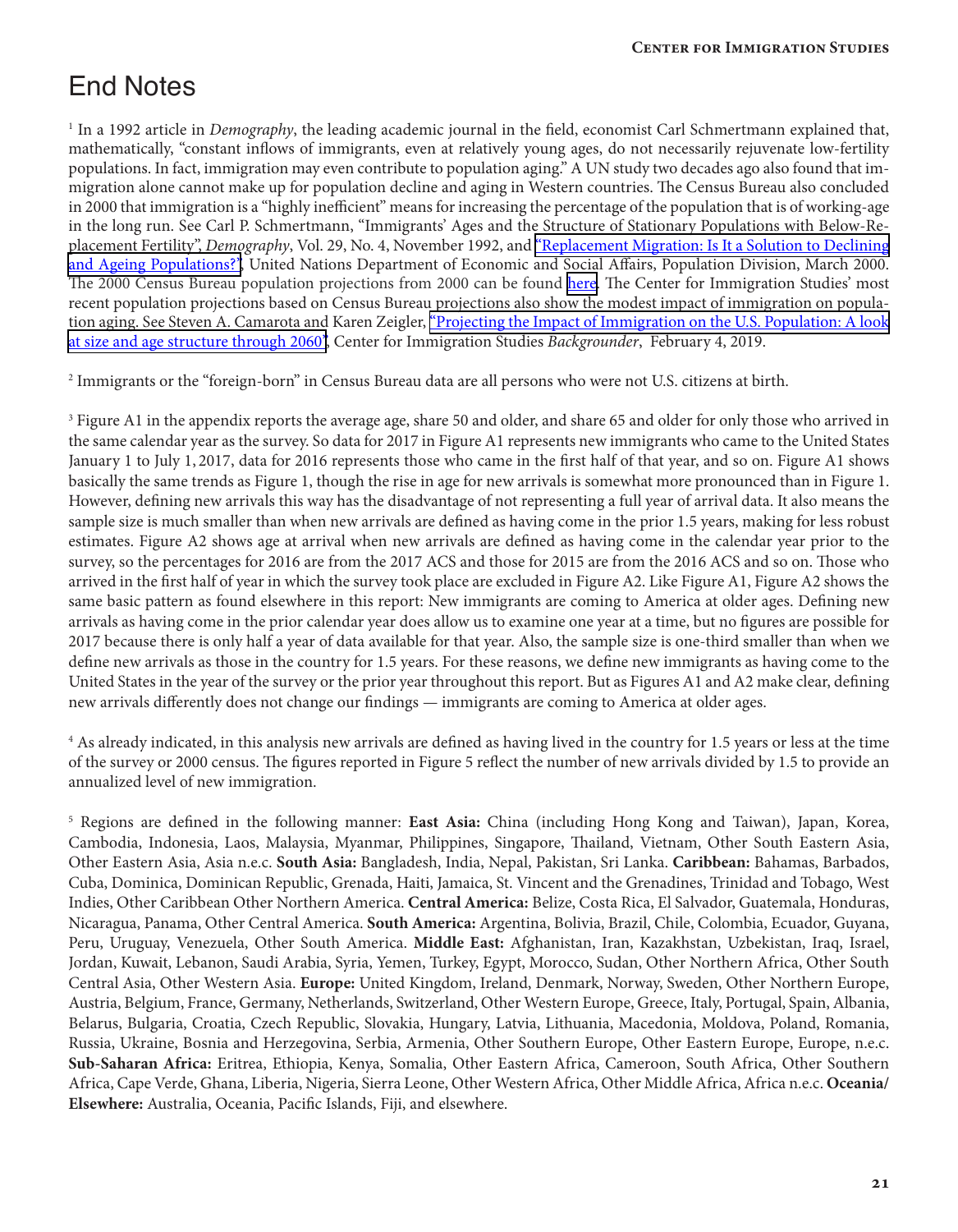<sup>6</sup> As a 2015 UN report documenting the dramatic increase in older populations and projecting their continual growth around the world observed, "The world's population is ageing: virtually every country in the world is experiencing growth in the number and proportion of older persons in their population." See "World [Population](https://www.un.org/en/development/desa/population/publications/pdf/ageing/WPA2015_Report.pdf) Ageing 2015", United Nations, Department of Economic and Social Affairs, Population Division, 2015. Between 2013 and 2017, 72 percent of new arrivals came from South Asia, East Asia or Latin America. See Table 1 in ["Immigration Continues to Surge: A look at arrival data](https://cis.org/Report/Immigration-Continues-Surge) [from the American Community Survey"](https://cis.org/Report/Immigration-Continues-Surge), Center for Immigration Studies *Backgrounder*, October 31, 2018.

<sup>7</sup> See Table 20 in the 2017 *[Yearbook of Immigration Statistics](https://www.dhs.gov/immigration-statistics/yearbook/2017)*.

<sup>8</sup> Figures are based on the 2000 census and 2017 American Community Survey.

9 If a person arrived as a child and has now reached adulthood, the whole family, including the parents, would typically have gotten green cards together so there would be no need for the adult child to sponsor the parents. Though there are exceptions, if a person is sponsoring a parent they almost always came as adults themselves, naturalized, and then would sponsor parents overseas. This process takes time and as a result parents almost always arrive later in life.

<sup>10</sup> The federal government's latest estimate is for January 2015 and shows 11.96 million illegal immigrants in the country — with a growth of 500,000 since 2014. The Pew Research Center estimates 10.7 million in 2016 —with a 300,000 decline since 2015. The Center for Migration Studies (CMS) estimates 10.79 million in 2016 — with a 250,000 decline since 2015. See Bryan Baker, "Estimates of the Illegal Alien [Population](https://www.dhs.gov/immigration-statistics/population-estimates/unauthorized-resident) Residing in the United States: January 2015", Department of Homeland Security, December 2018; Jeffrey S. Passel and D'Vera Cohn, "As Mexican share declined, U.S. [unauthorized](http://www.pewresearch.org/fact-tank/2017/04/25/as-mexican-share-declined-u-s-unauthorized-immigrant-population-fell-in-2015-below-recession-level/) immigrant [population](http://www.pewresearch.org/fact-tank/2017/04/25/as-mexican-share-declined-u-s-unauthorized-immigrant-population-fell-in-2015-below-recession-level/) fell in 2015 below recession level", Pew Research Center, April 25, 2017; and Robert Warren, "The US [Undocumented](https://cmsny.org/publications/warren-undocumented-2016/) Population Fell Sharply During the Obama Era: Estimates for 2016", Center for Migration Studies, February 22, 2018.

<sup>11</sup> See end note 1.

 $12$  It should be noted that, although there were 7.6 million immigrants who arrived in the prior five years in both 2000 and 2017, they were 2.7 percent of the population in 2000, compared to 2.3 percent in 2017. This means that part of the reason that the effect was smaller in 2017 is that the newcomers were a smaller fraction of the total population. However, if we reweight the data and assume that those who came in the five years prior to 2017 were also 2.7 percent of the population and still had the same age distribution, then the new immigrants would have reduced the average age by 0.2 years, still less than the 0.24 years in 2000. The reason for this is that the average age of new immigrants was significantly higher in 2017, so their effect is smaller even if they had been the same share of the overall population as in 2000.

<sup>13</sup> See p. 329 in *The Economic and Fiscal Consequences of Immigration Francine*, D. Blau and Christopher Mackie, Eds., Washington, D.C.: National Academies of Sciences, Engineering, and Medicine, 2017.

<sup>14</sup> Table 8-12 (p. 430) in the 2017 National Academies' online version of its report, which can be downloaded [here,](https://www.nap.edu/download/23550) presents the key findings. The shaded row at the bottom of each fiscal scenario in the table shows the net fiscal impact for each age group not controlling for education level. The results on the left of the table are the net fiscal impacts for immigrants plus their dependents, while the results in the center of the table report the net impact on public coffers for only the original immigrant. It should be noted that those who arrived after age 64 are assumed to have no U.S.-born descendants in the United States.

<sup>15</sup> The public-use files of the Census Bureau's Annual Social and Economic Supplement to the Current Population Survey show that in 2017, of immigrants who arrived after 2006 and were 65 and older, 10 percent were on SSI compared to 2 percent of natives 65 and older.

<sup>16</sup> Table A4 in the appendix shows in detail the shares of immigrants and natives who are working-age and in older age groups. Table A5 shows the number of immigrants who are working-age and in older age groups. In Table A5, the number of natives 65 and older drops between 2000 to 2001 and stays lower until 2006. The reason for this is that the ACS did not include those in institutions, which includes nursing homes, until 2006. This impacts the total for natives 65-plus in the table. It has a much smaller impact on immigrants in this age group because a smaller share of immigrants live in institutions. In terms of the recent arrivals in this report, very few recent immigrants are in institutions so the addition of the institutionalized in 2006